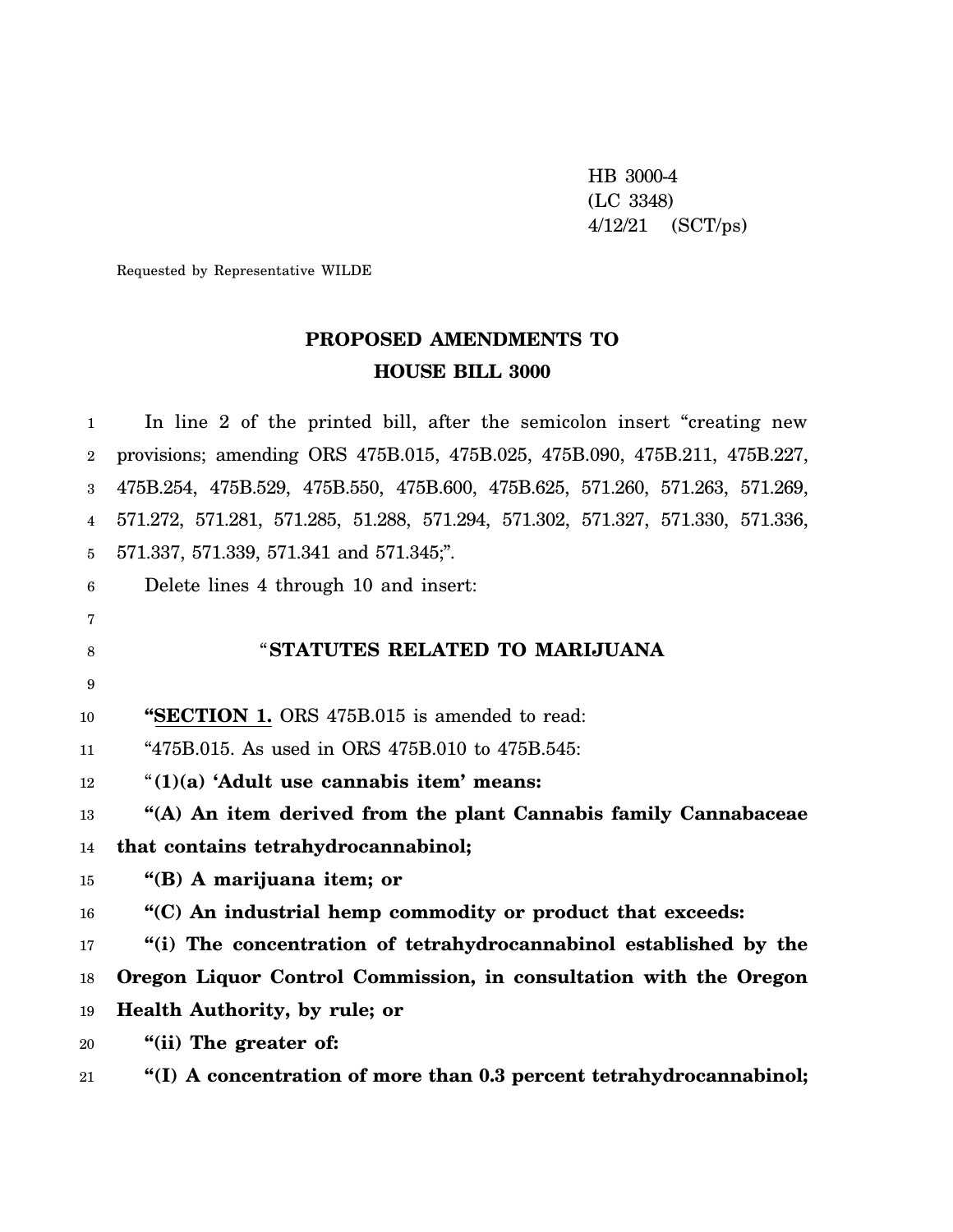1 **or**

2 3 **"(II) The concentration of tetrahydrocannabinol allowed under federal law.**

4 5 **"(b) 'Adult use cannabis item' does not include an industrial hemp commodity or product that:**

6 **"(A) Contains the greater of:**

7 8 **"(i) A concentration of tetrahydrocannabinol less than or equal to 0.3 percent; or**

9 10 **"(ii) Less than or equal to the concentration of tetrahydrocannabinol allowed under federal law; and**

11 12 13 **"(B) Does not exceed the concentration of tetrahydrocannabinol established by the commission, in consultation with the authority, by rule.**

14 15 16 **"(2) 'Artificially derived cannabinoid' means a chemical compound that is created by chemical reaction with any chemical compound derived from the plant Cannabis family Cannabaceae.**

17 18 "[*(1)*] **(3)** 'Cannabinoid' means any of the chemical compounds that are the active constituents derived from marijuana.

19 20 "[*(2)*] **(4)** 'Cannabinoid concentrate' means a substance obtained by separating cannabinoids from marijuana by:

21 "(a) A mechanical extraction process;

22 23 24 "(b) A chemical extraction process using a nonhydrocarbon-based solvent, such as water, vegetable glycerin, vegetable oils, animal fats, isopropyl alcohol or ethanol;

25 26 "(c) A chemical extraction process using carbon dioxide, provided that the process does not involve the use of high heat or pressure; or

27 28 "(d) Any other process identified by the [*Oregon Liquor Control*] commission, in consultation with the [*Oregon Health*] authority, by rule.

29 30 "[*(3)*] **(5)** 'Cannabinoid edible' means food or potable liquid into which a cannabinoid concentrate, cannabinoid extract or dried marijuana leaves or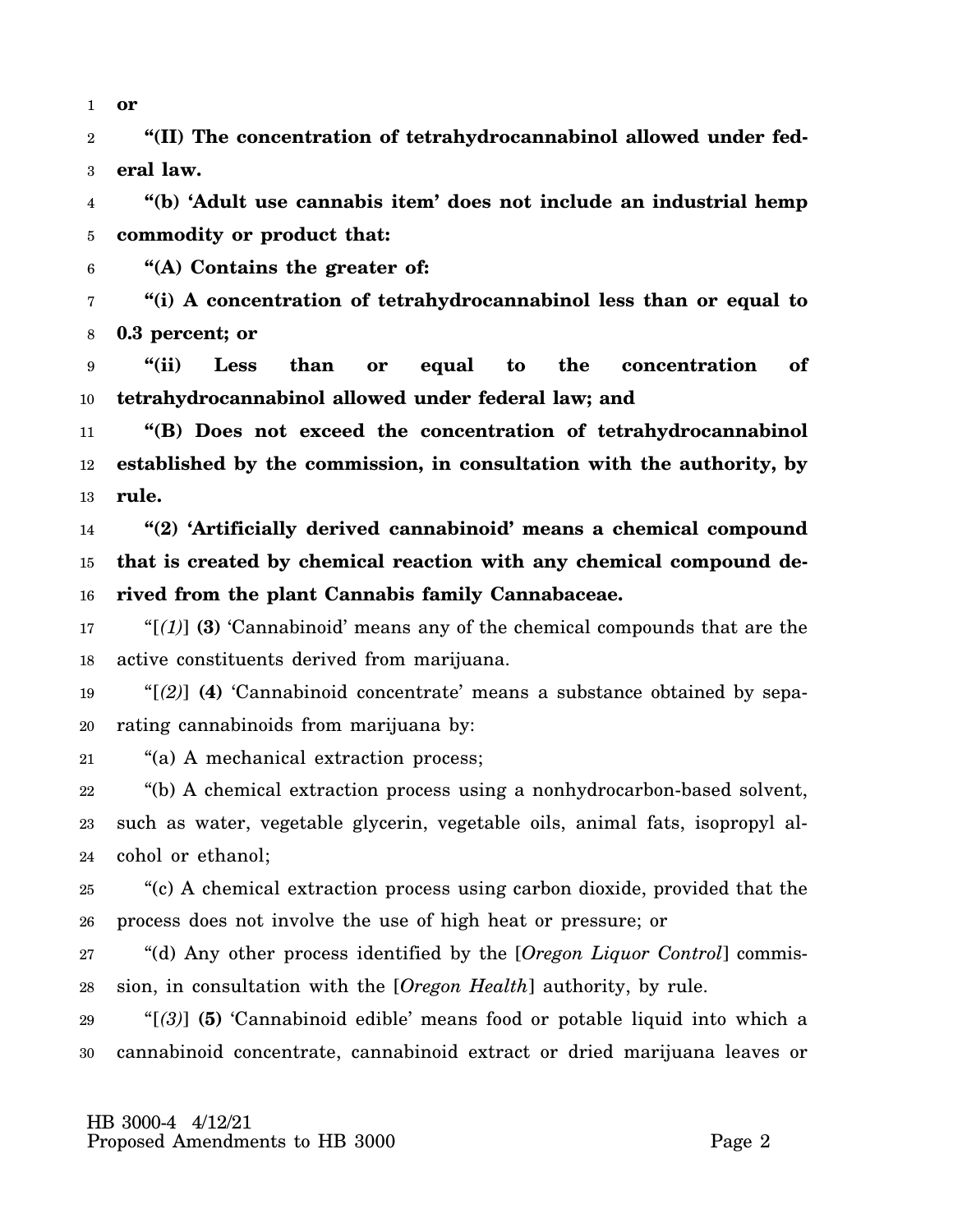1 flowers have been incorporated.

2 3 "[*(4)*] **(6)** 'Cannabinoid extract' means a substance obtained by separating cannabinoids from marijuana by:

4 5 "(a) A chemical extraction process using a hydrocarbon-based solvent, such as butane, hexane or propane;

6 7 "(b) A chemical extraction process using carbon dioxide, if the process uses high heat or pressure; or

8 9 "(c) Any other process identified by the commission, in consultation with the authority, by rule.

10 11 12 13 " $[5](5)(a)$  **(7)(a)** 'Cannabinoid product' means a cannabinoid edible and any other product intended for human consumption or use, including a product intended to be applied to the skin or hair, that contains cannabinoids or dried marijuana leaves or flowers.

14 "(b) 'Cannabinoid product' does not include:

15 "(A) Usable marijuana by itself;

16 "(B) A cannabinoid concentrate by itself;

17 "(C) A cannabinoid extract by itself; or

18 "(D) Industrial hemp, as defined in ORS 571.269.

19 20 "[*(6)*] **(8)** 'Consumer' means a person who purchases, acquires, owns, holds or uses marijuana items other than for the purpose of resale.

21 22 23 "[*(7)*] **(9)** 'Deliver' means the actual, constructive or attempted transfer from one person to another of a marijuana item, whether or not there is an agency relationship.

24 25 "[*(8)*] **(10)** 'Designated primary caregiver' has the meaning given that term in ORS 475B.791.

26 27 28 " $[(9)(a)]$  (11)(a) 'Financial consideration' means value that is given or received either directly or indirectly through sales, barter, trade, fees, charges, dues, contributions or donations.

29 30 "(b) 'Financial consideration' does not include marijuana, cannabinoid products or cannabinoid concentrates that are delivered within the scope of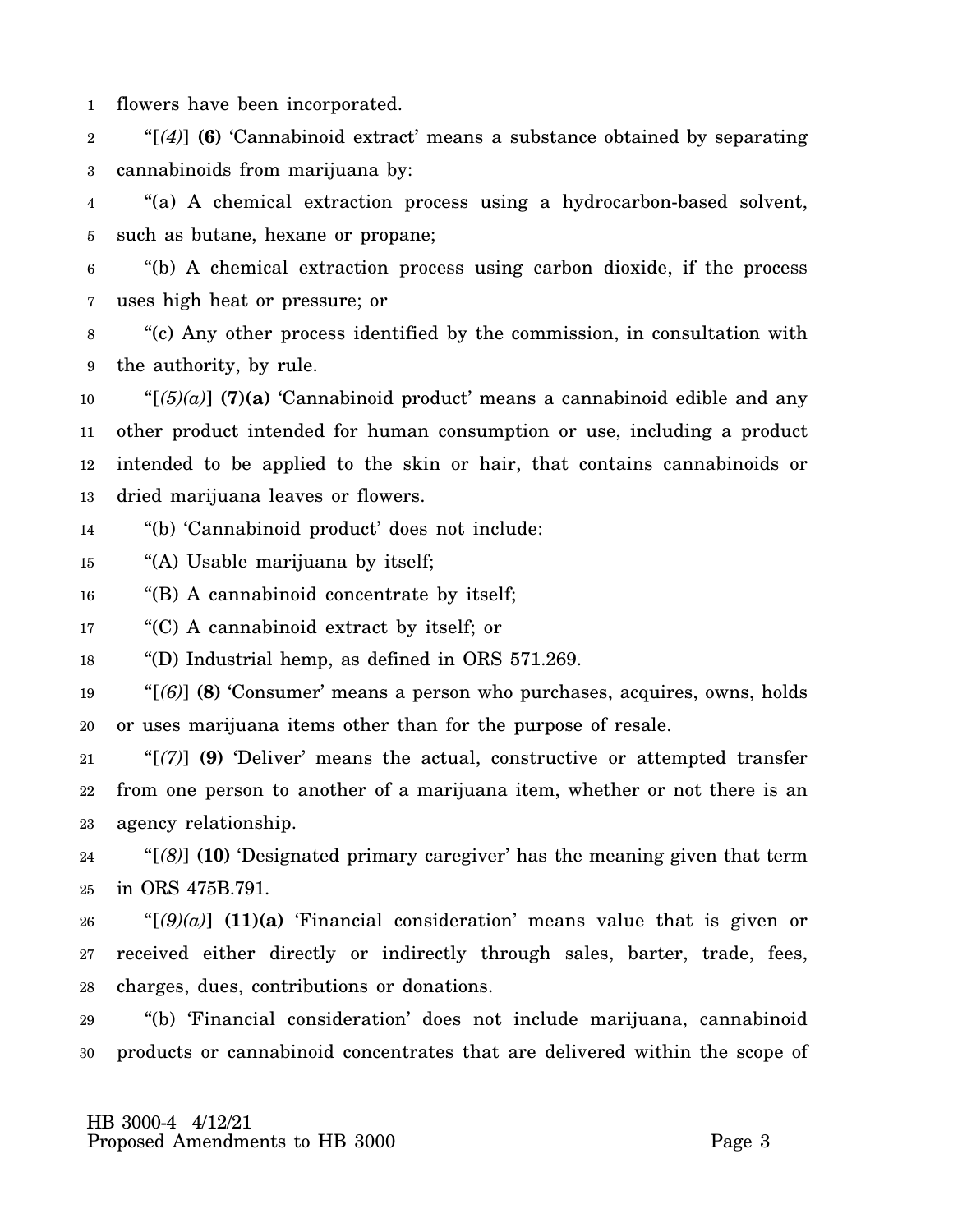1 and in compliance with ORS 475B.301.

2 3 "[*(10)*] **(12)** 'Homegrown' means grown by a person 21 years of age or older for noncommercial purposes.

4 5 6 7 "[*(11)*] **(13)** 'Household' means a housing unit and any place in or around a housing unit at which the occupants of the housing unit are producing, processing, possessing or storing homegrown marijuana, cannabinoid products, cannabinoid concentrates or cannabinoid extracts.

8 9 10 11 12 "[*(12)*] **(14)** 'Housing unit' means a house, an apartment or a mobile home, or a group of rooms or a single room that is occupied as separate living quarters, in which the occupants live and eat separately from any other persons in the building and that has direct access from the outside of the building or through a common hall.

13 14 "[*(13)*] **(15)** 'Immature marijuana plant' means a marijuana plant that is not flowering.

15 16 "**(16) 'Industrial hemp' has the meaning given that term in ORS 571.269.**

17 18 "[*(14)*] **(17)** 'Licensee' means a person that holds a license issued under ORS 475B.070, 475B.090, 475B.100 or 475B.105.

19 20 21 "[*(15)*] **(18)** 'Licensee representative' means an owner, director, officer, manager, employee, agent or other representative of a licensee, to the extent that the person acts in a representative capacity.

22 23 24 "[*(16)(a)*] **(19)(a)** 'Manufacture' means producing, propagating, preparing, compounding, converting or processing a marijuana item, either directly or indirectly, by extracting from substances of natural origin.

25 26 27 "(b) 'Manufacture' includes any packaging or repackaging of a marijuana item or the labeling or relabeling of a container containing a marijuana item.

28 29 30 "[*(17)(a)*] **(20)(a)** 'Marijuana' means the plant Cannabis family Cannabaceae, any part of the plant Cannabis family Cannabaceae and marijuana seeds.

 HB 3000-4 4/12/21 Proposed Amendments to HB 3000 Page 4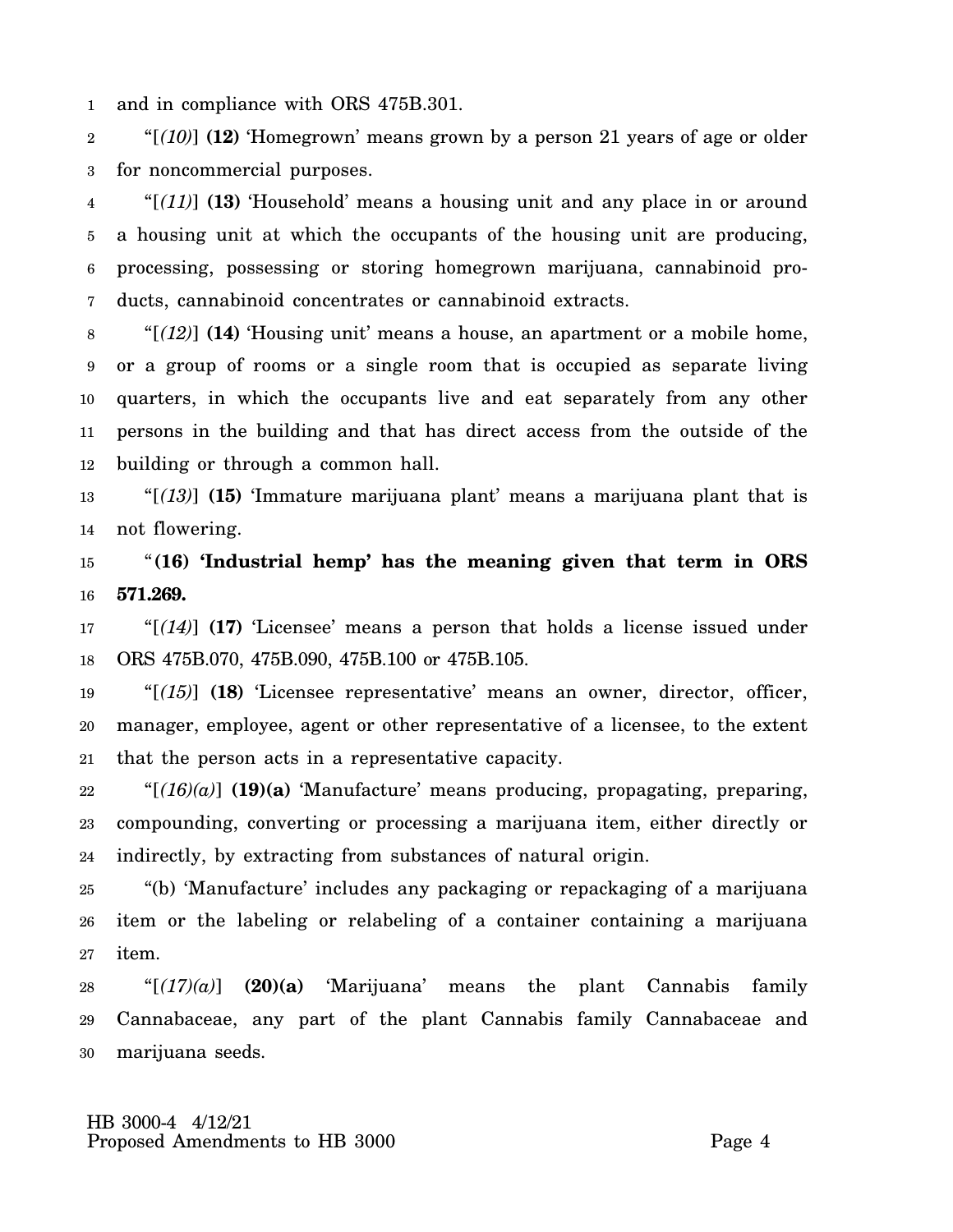1 "(b) 'Marijuana' does not include:

2 "(A) Industrial hemp, as defined in ORS 571.269; or

3 4 5 6 "(B) Prescription drugs, as that term is defined in ORS 689.005, including those containing one or more cannabinoids, that are approved by the United States Food and Drug Administration and dispensed by a pharmacy, as defined in ORS 689.005.

7 8 "[*(18)*] **(21)** 'Marijuana flowers' means the flowers of the plant genus Cannabis within the plant family Cannabaceae.

9 10 "[*(19)*] **(22)** 'Marijuana items' means marijuana, cannabinoid products, cannabinoid concentrates and cannabinoid extracts.

11 12 "[*(20)*] **(23)** 'Marijuana leaves' means the leaves of the plant genus Cannabis within the plant family Cannabaceae.

13 "[*(21)*] **(24)** 'Marijuana processor' means**:**

14 **"(a)** A person that processes marijuana items in this state[*.*]**; or**

15 16 17 **"(b) A person that holds a license issued under ORS 475B.090 and processes industrial hemp commodities or products pursuant to ORS 571.336 or section 17 of this 2021 Act.**

18 19 "[*(22)*] **(25)** 'Marijuana producer' means a person that produces marijuana in this state.

20 21 "[*(23)*] **(26)** 'Marijuana retailer' means a person that sells marijuana items to a consumer in this state.

22 23 " $(24)(a)$  (27)(a) 'Marijuana seeds' means the seeds of the plant Cannabis family Cannabaceae.

24 25 "(b) 'Marijuana seeds' does not include the seeds of industrial hemp, as defined in ORS 571.269.

26 27 "[*(25)*] **(28)** 'Marijuana wholesaler' means a person that purchases marijuana items in this state for resale to a person other than a consumer.

28 29 "[*(26)*] **(29)** 'Mature marijuana plant' means a marijuana plant that is not an immature marijuana plant.

30 "[*(27)*] **(30)** 'Medical grade cannabinoid product, cannabinoid concentrate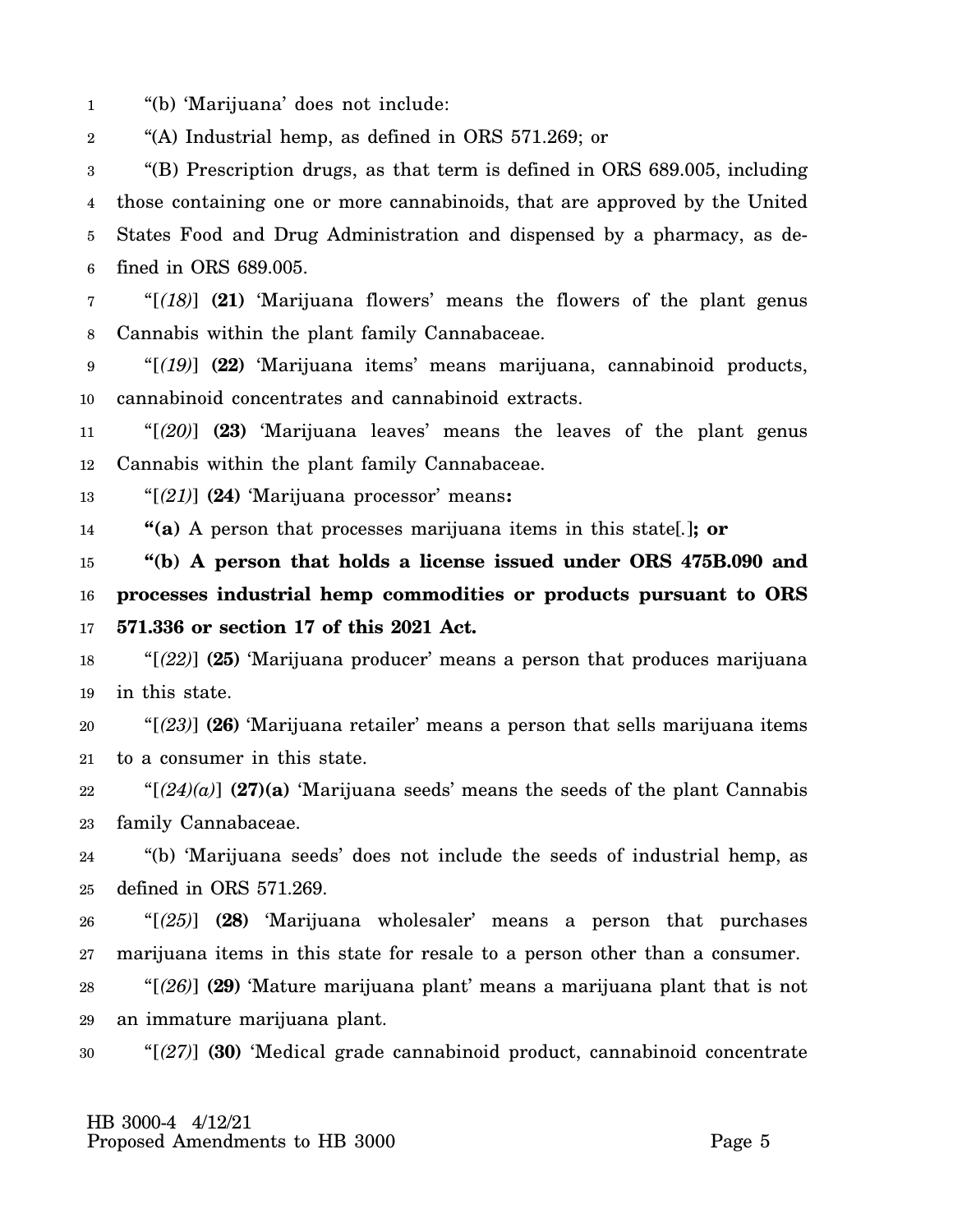1 2 3 4 5 6 or cannabinoid extract' means a cannabinoid product, cannabinoid concentrate or cannabinoid extract that has a concentration of tetrahydrocannabinol that is permitted under ORS 475B.625 in a single serving of the cannabinoid product, cannabinoid concentrate or cannabinoid extract for consumers who hold a valid registry identification card issued under ORS 475B.797.

7 8 9 10 "[*(28)*] **(31)** 'Medical purpose' means a purpose related to using usable marijuana, cannabinoid products, cannabinoid concentrates or cannabinoid extracts to mitigate the symptoms or effects of a debilitating medical condition, as defined in ORS 475B.791.

11 12 "[*(29)*] **(32)** 'Noncommercial' means not dependent or conditioned upon the provision or receipt of financial consideration.

13 14 " $[30](a)$  (33)(a) 'Premises' includes the following areas of a location licensed under ORS 475B.010 to 475B.545:

15 16 17 "(A) All public and private enclosed areas at the location that are used in the business operated at the location, including offices, kitchens, rest rooms and storerooms;

18 19 20 "(B) All areas outside a building that the commission has specifically licensed for the processing, wholesale sale or retail sale of marijuana items; and

21 22 23 "(C) For a location that the commission has specifically licensed for the production of marijuana outside a building, that portion of the location used to produce marijuana.

24 "(b) 'Premises' does not include a primary residence.

25 26 " $[(31)(a)]$  (34)(a) 'Processes' means the processing, compounding or conversion of**:**

27 28 **"(A)** Marijuana into cannabinoid products, cannabinoid concentrates or cannabinoid extracts[*.*]**; or**

29 30 **"(B) Industrial hemp or industrial hemp commodities or products into industrial hemp commodities or products that contain**

 HB 3000-4 4/12/21 Proposed Amendments to HB 3000 Page 6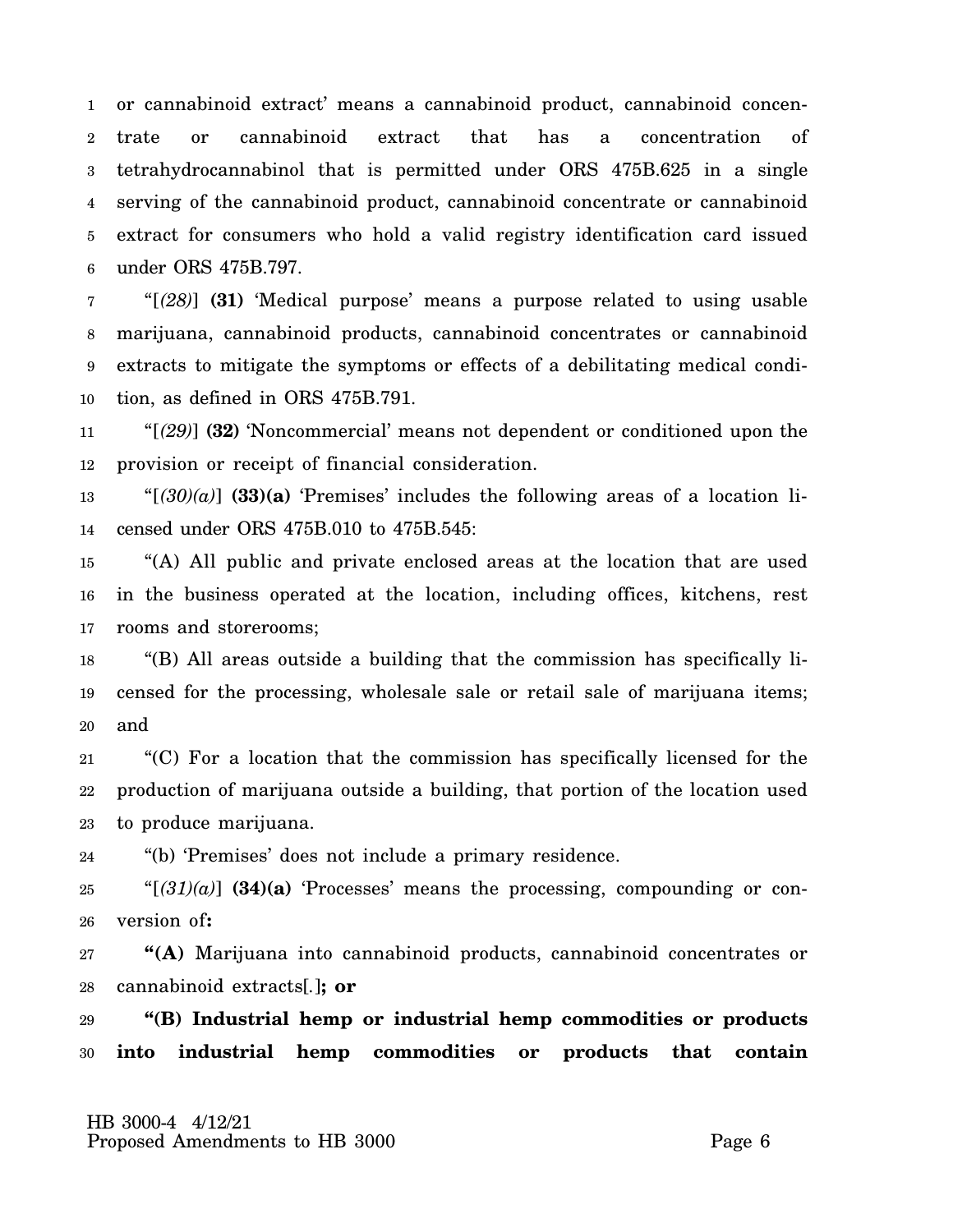#### 1 **cannabinoids and are intended for human consumption or use.**

2 "(b) 'Processes' does not include packaging or labeling.

3 4 " $[(32)(a)]$  **(35)(a)** 'Produces' means the manufacture, planting, cultivation, growing or harvesting of marijuana.

5 "(b) 'Produces' does not include:

6 7 "(A) The drying of marijuana by a marijuana processor, if the marijuana processor is not otherwise producing marijuana; or

8 9 10 11 "(B) The cultivation and growing of an immature marijuana plant by a marijuana processor, marijuana wholesaler or marijuana retailer if the marijuana processor, marijuana wholesaler or marijuana retailer purchased or otherwise received the plant from a licensed marijuana producer.

12 13 "[*(33)*] **(36)** 'Propagate' means to grow immature marijuana plants or to breed or produce marijuana seeds.

14 15 16 17 18 19 "[*(34)*] **(37)** 'Public place' means a place to which the general public has access and includes, but is not limited to, hallways, lobbies and other parts of apartment houses and hotels not constituting rooms or apartments designed for actual residence, and highways, streets, schools, places of amusement, parks, playgrounds and areas used in connection with public passenger transportation.

20 21 "[*(35)*] **(38)** 'Registry identification cardholder' has the meaning given that term in ORS 475B.791.

22 23 24 25 26 27 "**(39) 'Tetrahydrocannabinol' includes all tetrahydrocannabinols that are artificially or naturally derived, including but not limited to Delta-8 tetrahydrocannabinol and Delta-9 tetrahydrocannabinol and the optical isomers of Delta-8 or Delta-9 tetrahydrocannabinol, and any artificially derived cannabinoid that is reasonably determined to have an intoxicating effect.**

28 29 " $[(36)(a)]$  **(40)(a)** 'Usable marijuana' means the dried leaves and flowers of marijuana.

30 "(b) 'Usable marijuana' does not include: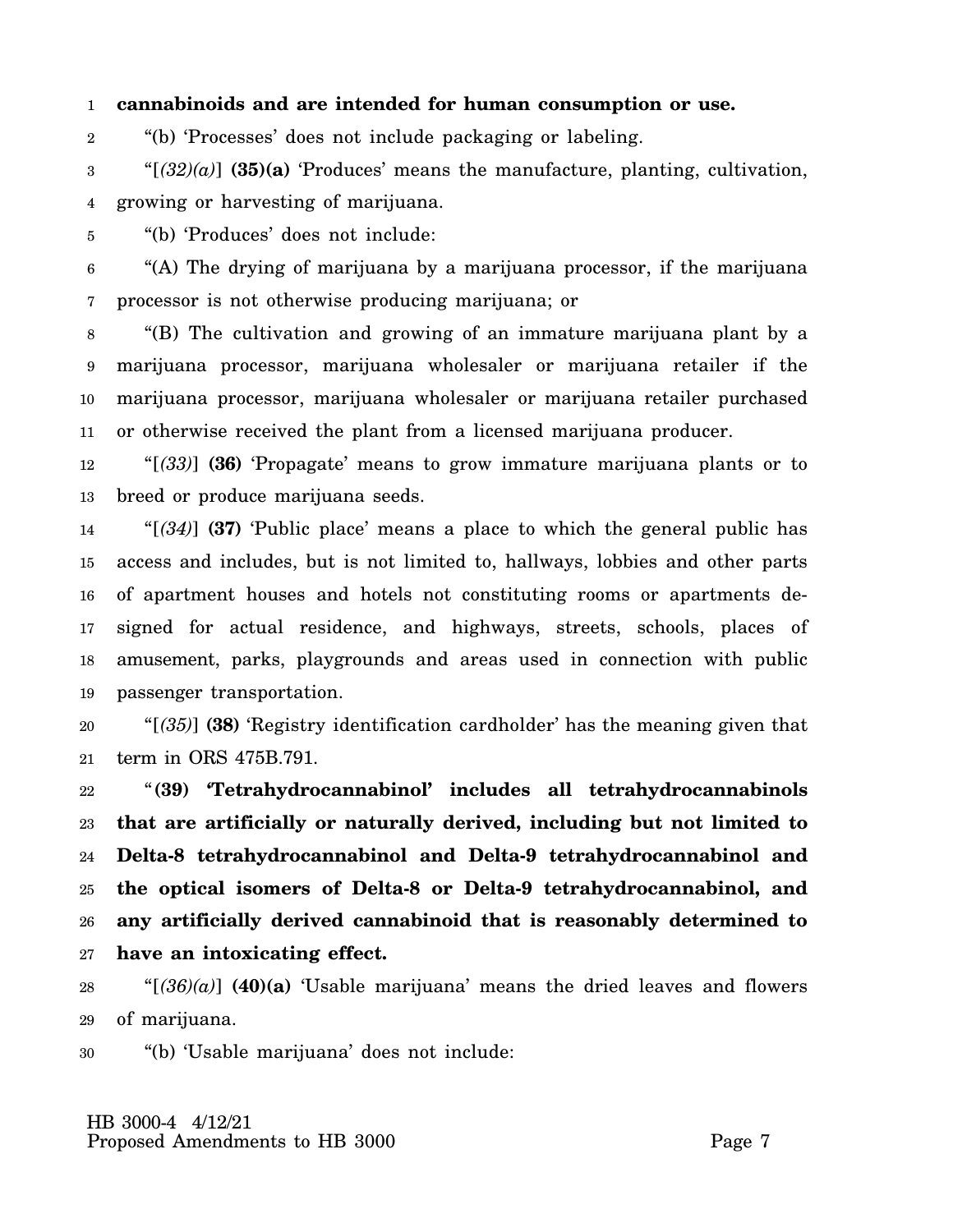1 "(A) Marijuana seeds;

2 "(B) The stalks and roots of marijuana; or

3 4 "(C) Waste material that is a by-product of producing or processing marijuana.

5

**"SECTION 2.** ORS 475B.025 is amended to read:

6 7 8 9 10 11 12 "475B.025. (1) The Oregon Liquor Control Commission has the duties, functions and powers specified in ORS 475B.010 to 475B.545 and the powers necessary or proper to enable the commission to carry out the commission's duties, functions and powers under ORS 475B.010 to 475B.545. The jurisdiction, supervision, duties, functions and powers of the commission extend to any person that produces, processes, transports, delivers, sells or purchases a marijuana item in this state. The commission may sue and be sued.

13 14 "(2) The duties, functions and powers of the commission specified in ORS 475B.010 to 475B.545 include the following:

15 16 17 "(a) To regulate the production, processing, transportation, delivery, sale and purchase of marijuana items in accordance with the provisions of ORS 475B.010 to 475B.545.

18 19 20 21 "(b) To issue, renew, suspend, revoke or refuse to issue or renew licenses for the production, processing or sale of marijuana items, or other licenses related to the consumption of marijuana items, and to permit, in the commission's discretion, the transfer of a license between persons.

22 23 24 "(c) To adopt, amend or repeal rules as necessary to carry out the intent and provisions of ORS 475B.010 to 475B.545, including rules that the commission considers necessary to protect the public health and safety.

25 26 27 28 29 "(d) To exercise all powers incidental, convenient or necessary to enable the commission to administer or carry out the provisions of ORS 475B.010 to 475B.545 or any other law of this state that charges the commission with a duty, function or power related to marijuana. Powers described in this paragraph include, but are not limited to:

30 "(A) Issuing subpoenas;

 HB 3000-4 4/12/21 Proposed Amendments to HB 3000 Page 8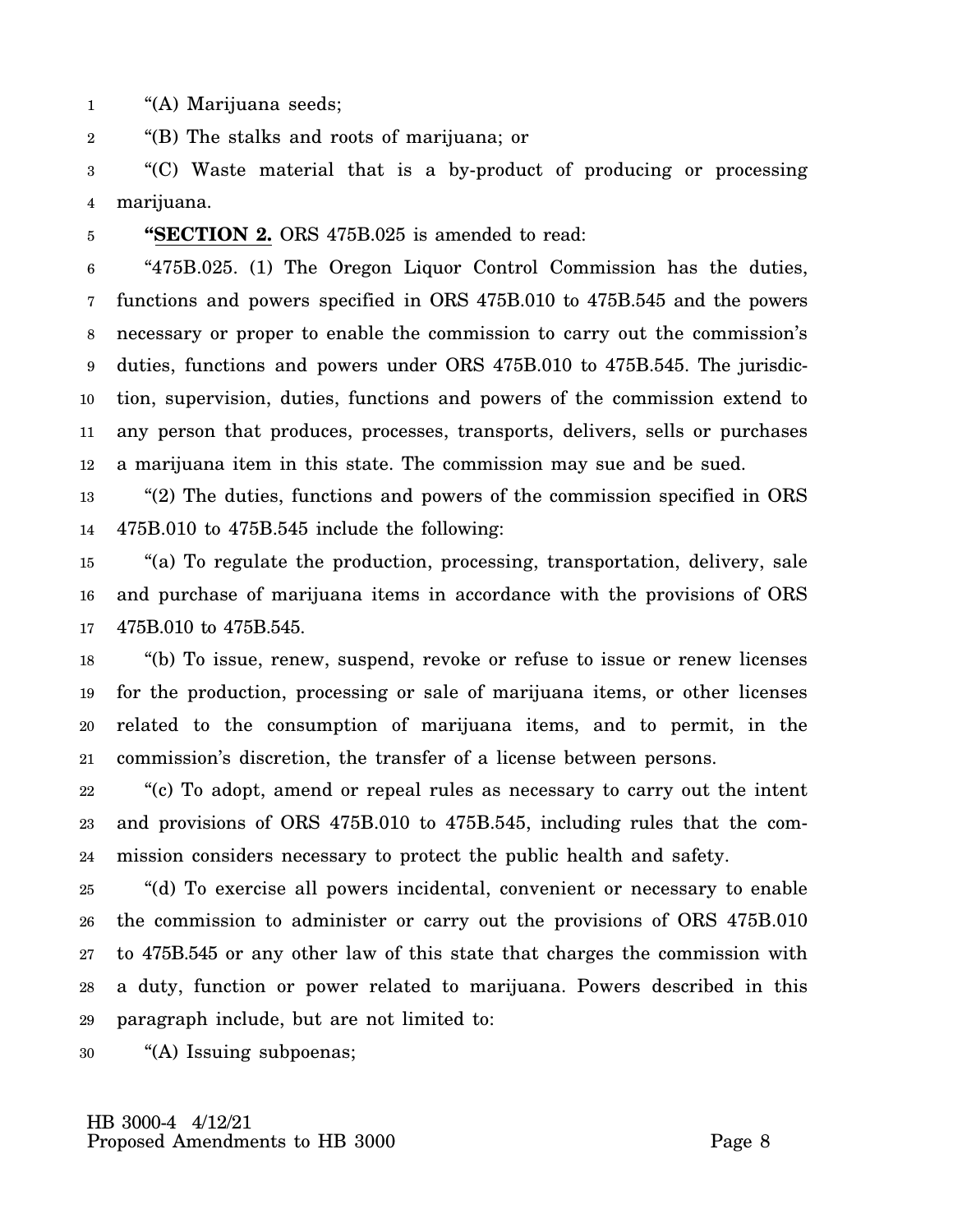- 1 "(B) Compelling the attendance of witnesses;
- 2 "(C) Administering oaths;

3 "(D) Certifying official acts;

4 "(E) Taking depositions as provided by law;

5 6 "(F) Compelling the production of books, payrolls, accounts, papers, records, documents and testimony; and

7 8 9 10 "(G) Establishing fees in addition to the application, licensing and renewal fees described in ORS 475B.070, 475B.090, 475B.100 and 475B.105, provided that any fee established by the commission is reasonably calculated not to exceed the cost of the activity for which the fee is charged.

11 12 "(e) To adopt rules regulating and prohibiting advertising marijuana items in a manner:

13 "(A) That is appealing to minors;

14 "(B) That promotes excessive use;

15 "(C) That promotes illegal activity; or

16 17 "(D) That otherwise presents a significant risk to public health and safety.

18 19 "(f) To regulate the use of marijuana items for other purposes as deemed necessary or appropriate by the commission.

20 21 22 "(g) To establish pilot programs, of not more than three years in duration, to expand access to marijuana for medical use for registry identification cardholders and designated primary caregivers, as defined in ORS 475B.791.

23 24 25 "**(h) To regulate the processing, transportation, delivery, sale and purchase of artificially derived cannabinoids in accordance with the provisions of ORS 475B.010 to 475B.545.**

26 27 28 "(3) Fees collected pursuant to subsection  $(2)(d)(G)$  of this section shall be deposited in the Marijuana Control and Regulation Fund established under ORS 475B.296.

29 **"SECTION 3.** ORS 475B.090 is amended to read:

30 "475B.090. (1) The processing of marijuana items is subject to regulation

 HB 3000-4 4/12/21 Proposed Amendments to HB 3000 Page 9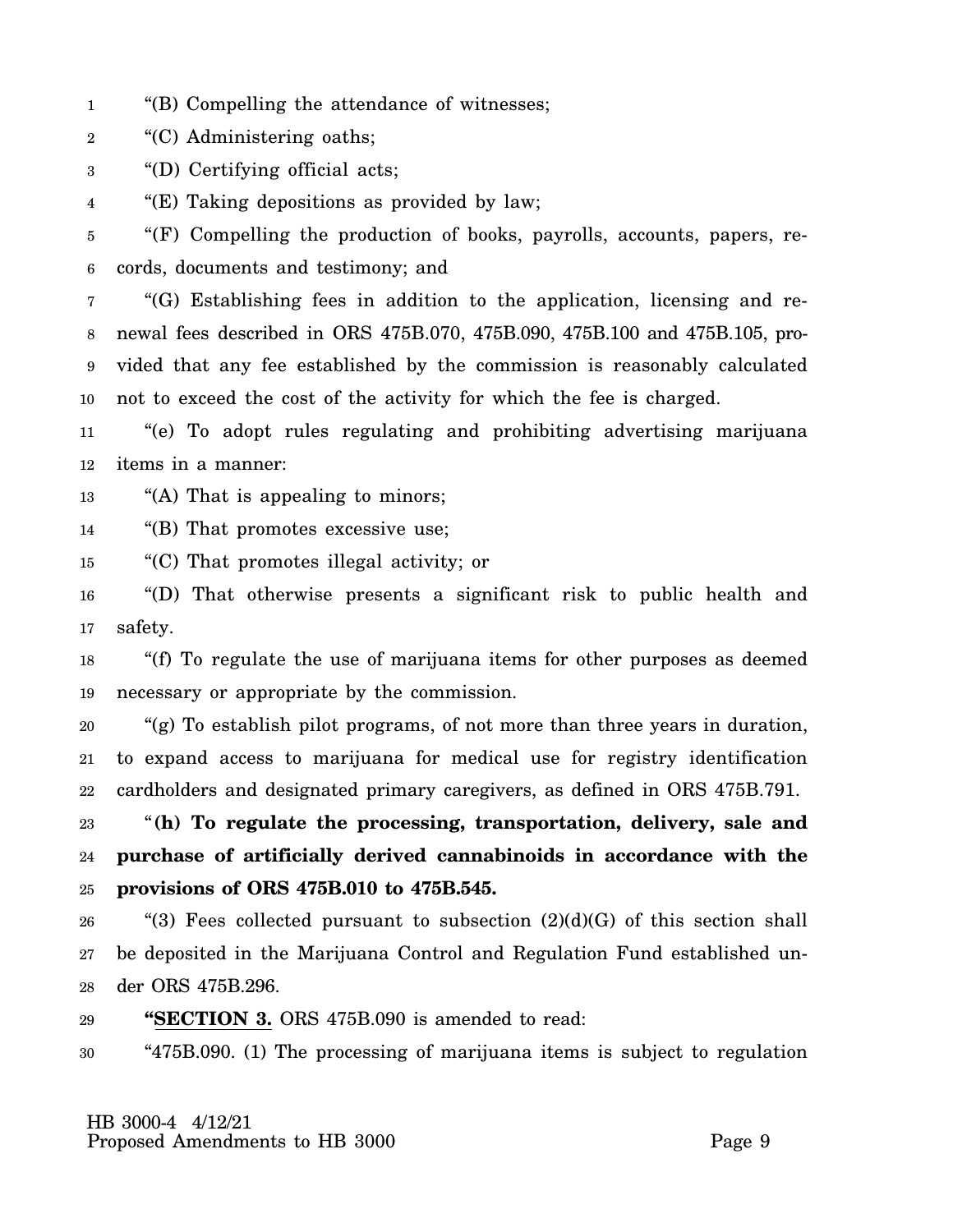1 by the Oregon Liquor Control Commission.

2 3 4 5 "(2) A marijuana processor must have a processor license issued by the commission for the premises at which marijuana items **or industrial hemp commodities or products** are processed. To hold a processor license under this section, a marijuana processor:

6 "(a) Must apply for a license in the manner described in ORS 475B.040;

7 "(b) Must provide proof that the applicant is 21 years of age or older;

8 9 10 "(c) If the marijuana processor processes marijuana extracts[*,*] **or industrial hemp extracts, as defined in ORS 571.269,** may not be located in an area zoned exclusively for residential use; and

11 12 "(d) Must meet the requirements of any rule adopted by the commission under subsection (3) of this section.

13 "(3) The commission shall adopt rules that:

14 15 "(a) Require a marijuana processor to annually renew a license issued under this section;

16 17 "(b) Establish application, licensure and renewal of licensure fees for marijuana processors;

18 19 "(c) Require marijuana processed by a marijuana processor to be tested in accordance with ORS 475B.555;

20 21 22 23 "**(d) Require industrial hemp commodities and products processed by a marijuana processor to meet any requirements for industrial hemp commodities or products established under ORS 571.260 to 571.348 or rules adopted under ORS 571.260 to 571.348;**

24 25 26 27 28 29 30 "[*(d)*] **(e)** Allow a marijuana processor registered under ORS 475B.139 to process marijuana and usable marijuana into medical grade cannabinoid products, cannabinoid concentrates and cannabinoid extracts in the same manner that rules adopted under ORS 475B.010 to 475B.545 allow a marijuana processor to process marijuana and usable marijuana into general use cannabinoid products, cannabinoid concentrates and cannabinoid extracts, excepting those circumstances where differentiating between the pro-

 HB 3000-4 4/12/21 Proposed Amendments to HB 3000 Proposed Page 10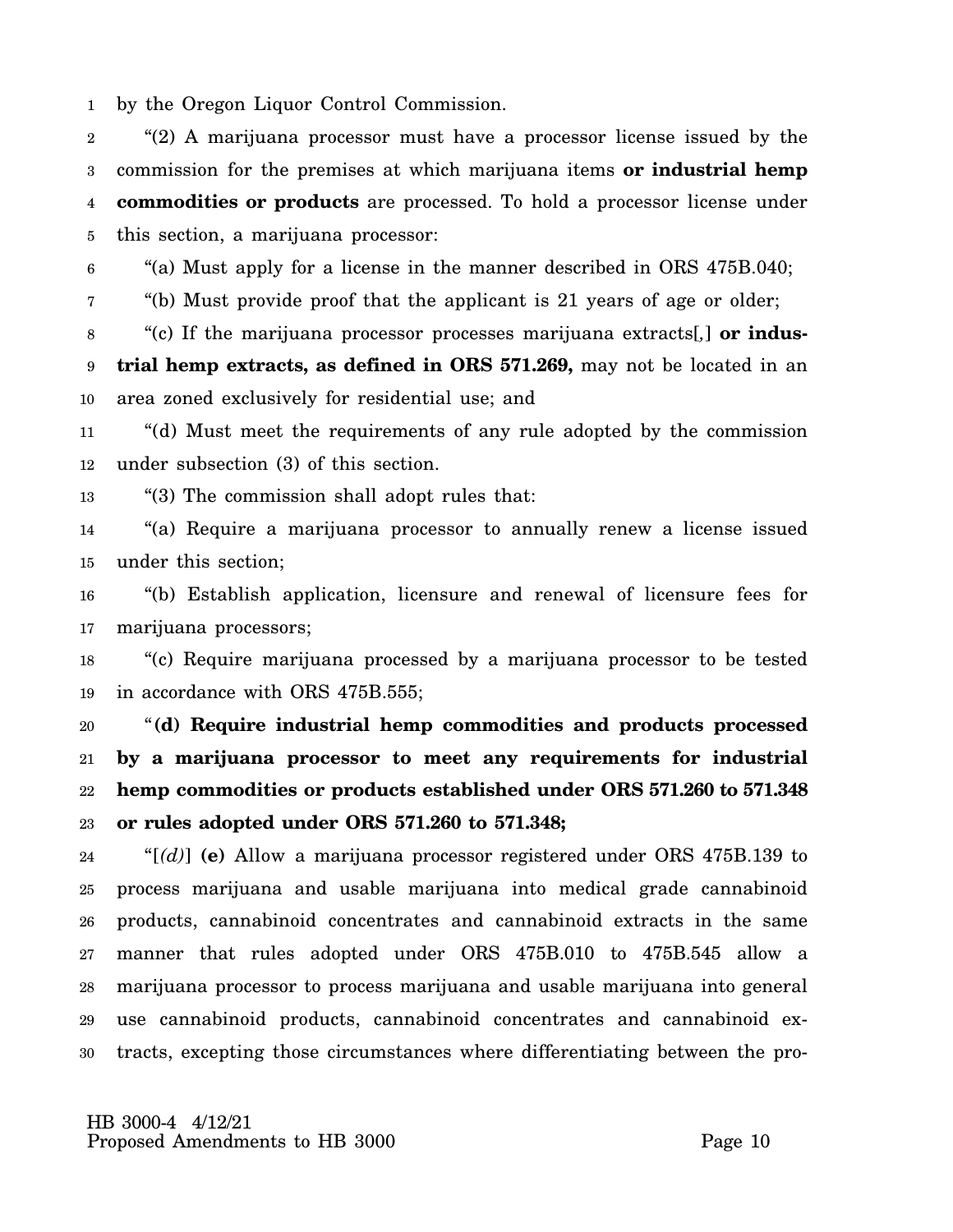1 2 3 4 cessing of medical grade cannabinoid products, cannabinoid concentrates and cannabinoid extracts and the processing of general use cannabinoid products, cannabinoid concentrates and cannabinoid extracts is necessary to protect the public health and safety; and

5 6 7 "[*(e)*] **(f)** Require a marijuana processor to meet any public health and safety standards and industry best practices established by the commission by rule related to:

8 "(A) Cannabinoid edibles;

9 "(B) Cannabinoid concentrates;

10 "(C) Cannabinoid extracts; and

11 12 "(D) Any other type of cannabinoid product **or industrial hemp commodity or product** identified by the commission by rule.

13 "(4) Fees adopted under subsection (3)(b) of this section:

14 15 16 17 "(a) May not exceed, together with other fees collected under ORS 475B.010 to 475B.545, the cost of administering ORS 475B.010 to 475B.545; and "(b) Shall be deposited in the Marijuana Control and Regulation Fund established under ORS 475B.296.

18 **"SECTION 4.** ORS 475B.211 is amended to read:

19 20 21 22 23 "475B.211. Except for a marijuana retailer registered under ORS 475B.146 to sell or deliver marijuana items to a registry identification cardholder who is 18 years of age or older, a licensee or licensee representative may not sell or deliver [*a marijuana item*] **an adult use cannabis item** to a person under 21 years of age.

24 **"SECTION 5.** ORS 475B.227 is amended to read:

25 "475B.227. (1) For purposes of this section:

26 27 28 29 "(a) 'Export' includes placing a marijuana item in any mode of transportation for hire, such as luggage, mail or parcel delivery, even if the transportation of the marijuana item is intercepted prior to the marijuana item leaving this state.

30 "(b) 'Marijuana item' includes **an** industrial hemp [*products and com-*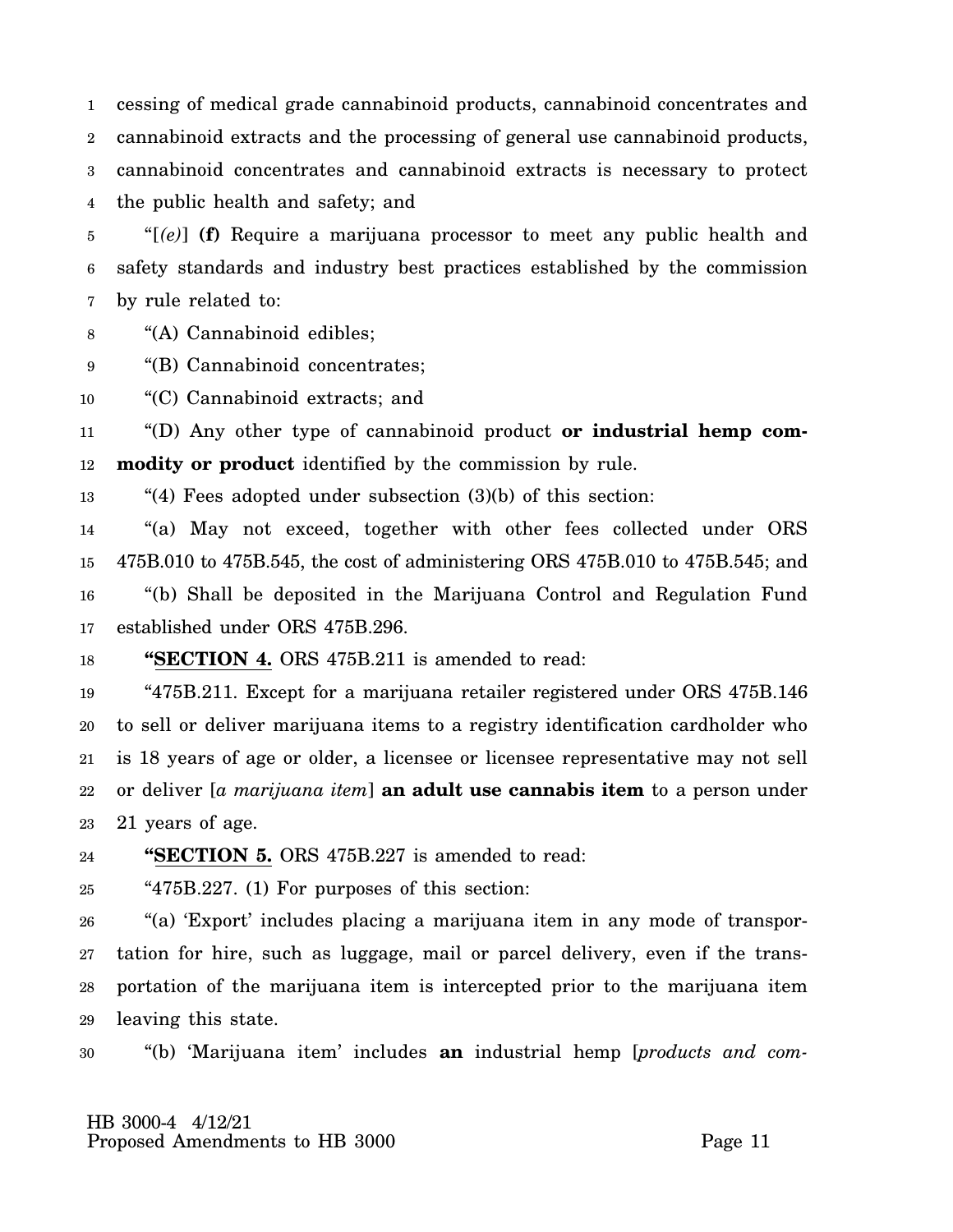1 2 *modities*] **commodity or product** that [*contain more than 0.3 percent tetrahydrocannabinol.*] **exceeds:**

3 4 5 **"(A) The concentration of tetrahydrocannabinol established by the Oregon Liquor Control Commission, in consultation with the Oregon Health Authority, by rule; or**

6 **"(B) The greater of:**

7 **"(i) A concentration of 0.3 percent tetrahydrocannabinol; or**

8 9 **"(ii) The concentration of tetrahydrocannabinol allowed under federal law.**

10 11 "(2) A person may not import marijuana items into this state or export marijuana items from this state.

12 13 "(3) [*Except as provided in subsection (4) of this section,*] A violation of this section is a Class B violation[*.*]**, except:**

14 **"(a) As provided in subsection (4) of this section; or**

15 16 **"(b) If the item is industrial hemp and does not exceed a tetrahydrocannabinol concentration of one percent.**

17 "(4) A violation of this section is a:

18 "(a) Class A misdemeanor, if the importation or exportation:

19 20 "(A) Is not for consideration and the person holds a license issued under ORS 475B.070, 475B.090, 475B.100 or 475B.105; or

21 22 "(B) Concerns an amount of marijuana items that exceeds the applicable maximum amount specified in ORS 475B.337 (1)(a) to (f).

23 "(b) Class C felony, if the importation or exportation:

24 25 "(A) Is for consideration and the person holds a license issued under ORS 475B.070, 475B.090, 475B.100 or 475B.105;

26 27 "(B) Concerns an amount of marijuana items that exceeds 16 times the applicable maximum amount specified in ORS 475B.337 (1)(a) to (f); or

28 29 "(C) Concerns a cannabinoid extract that was not purchased from a marijuana retailer that holds a license issued under ORS 475B.105.

30 **"SECTION 6.** ORS 475B.254 is amended to read:

 HB 3000-4 4/12/21 Proposed Amendments to HB 3000 Proposed Page 12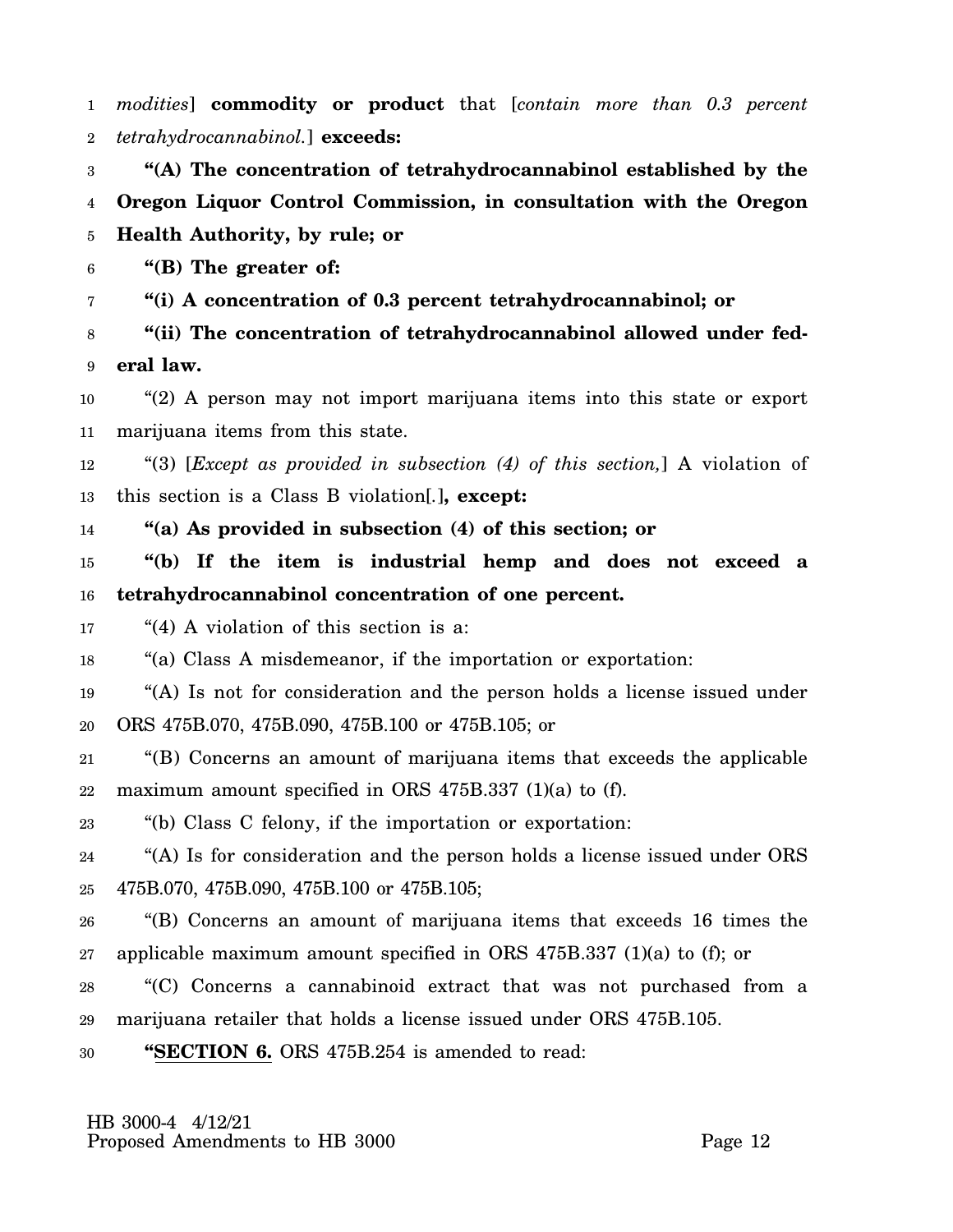1 "475B.254. (1) As used in this section:

2 3 "(a) 'Consumer' means a person who purchases, acquires, owns, holds or uses marijuana items other than for the purpose of resale.

4 5 6 "(b) 'Marijuana item' includes [*industrial hemp products and commodities*] **an industrial hemp commodity or product** that [*contain more than 0.3 percent tetrahydrocannabinol.*] **exceeds:**

7 8 9 **"(A) The concentration of tetrahydrocannabinol established by the Oregon Liquor Control Commission, in consultation with the Oregon Health Authority, by rule; or**

10 **"(B) The greater of:**

11 **"(i) A concentration of 0.3 percent tetrahydrocannabinol; or**

12 13 **"(ii) The concentration of tetrahydrocannabinol allowed under federal law.**

14 15 "(2) A person other than a marijuana retailer that holds a license issued under ORS 475B.105 may not sell marijuana items to a consumer.

16 **"SECTION 7.** ORS 475B.529 is amended to read:

17 18 19 20 21 22 23 "475B.529. (1) Notwithstanding the authority granted to the State Department of Agriculture under ORS chapters 571, 618 and 633 and ORS 632.275 to 632.290, 632.450 to 632.490, 632.516 to 632.625, 632.705 to 632.815, 632.835 to 632.850 and 632.900 to 632.985, the department may not exercise authority over marijuana items or a licensee, except that ORS 618.121 to 618.161, 618.991, 618.995, 633.311 to 633.479, 633.992 and 633.994 apply to marijuana items or to a licensee.

24 25 "(2) In exercising its authority under ORS chapter 616, the department may not:

26 27 "(a) Establish standards for marijuana as a food additive, as defined in ORS 616.205;

28 29 30 "(b) Consider marijuana to be an adulterant, unless the concentration of a cannabinoid in a cannabinoid product, cannabinoid concentrate or cannabinoid extract exceeds acceptable levels established by the Oregon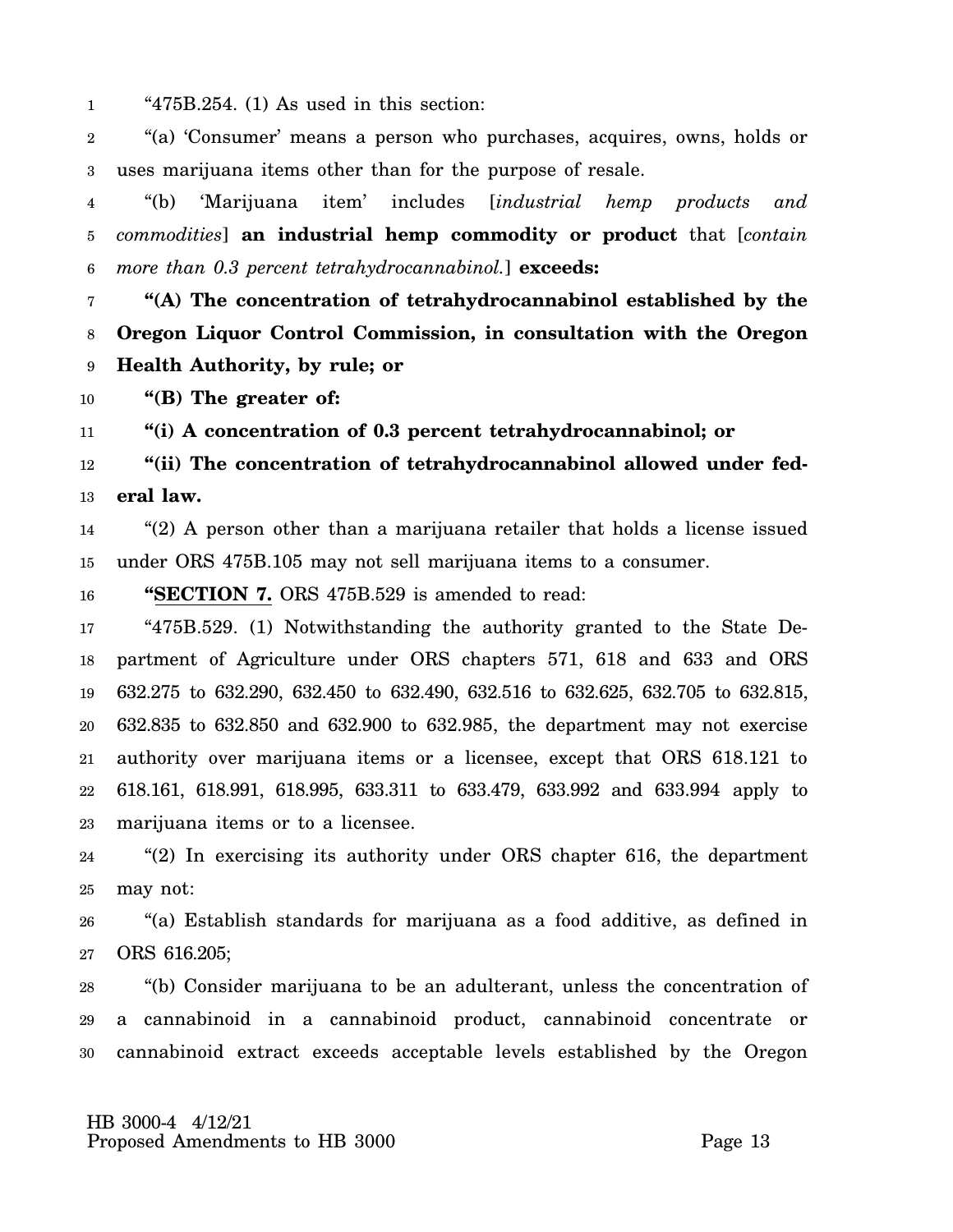1 Health Authority by rule; or

2 3 4 "(c) Apply ORS 616.256, 616.265, 616.270 or 616.275 to cannabinoid edibles or enforce ORS 616.256, 616.265, 616.270 or 616.275 with respect to cannabinoid edibles.

5 6 7 "**(3) Subsection (2)(b) of this section does not prohibit the department from considering artificially derived cannabinoids to be adulterants.**

8 **"SECTION 8.** ORS 475B.550 is amended to read:

9 "475B.550. As used in ORS 475B.550 to 475B.590:

10 11 12 "**(1) 'Artificially derived cannabinoid' means a chemical compound that is created by chemical reaction with any chemical compound derived from the plant Cannabis family Cannabaceae.**

13 14 "[*(1)*] **(2)** 'Cannabinoid' means any of the chemical compounds that are the active constituents of marijuana.

15 16 17 "[*(2)*] **(3)** 'Cannabinoid concentrate or extract' means a substance obtained by separating cannabinoids from marijuana by a mechanical, chemical or other process.

18 19 20 "[*(3)*] **(4)** 'Cannabinoid edible' means food or potable liquid into which a cannabinoid concentrate or extract or the dried leaves or flowers of marijuana have been incorporated.

21 22 23 24 " $[(4)(a)]$  (5)(a) 'Cannabinoid product' means a cannabinoid edible or any other product intended for human consumption or use, including a product intended to be applied to a person's skin or hair, that contains cannabinoids or the dried leaves or flowers of marijuana.

25 "(b) 'Cannabinoid product' does not include:

26 "(A) Usable marijuana by itself;

27 "(B) A cannabinoid concentrate or extract by itself; or

28 "(C) Industrial hemp, as defined in ORS 571.269.

29 30 " $[$  $(5)(a)$  $]$  **(6)(a)** 'Marijuana' means the plant Cannabis family Cannabaceae, any part of the plant Cannabis family Cannabaceae and the seeds of the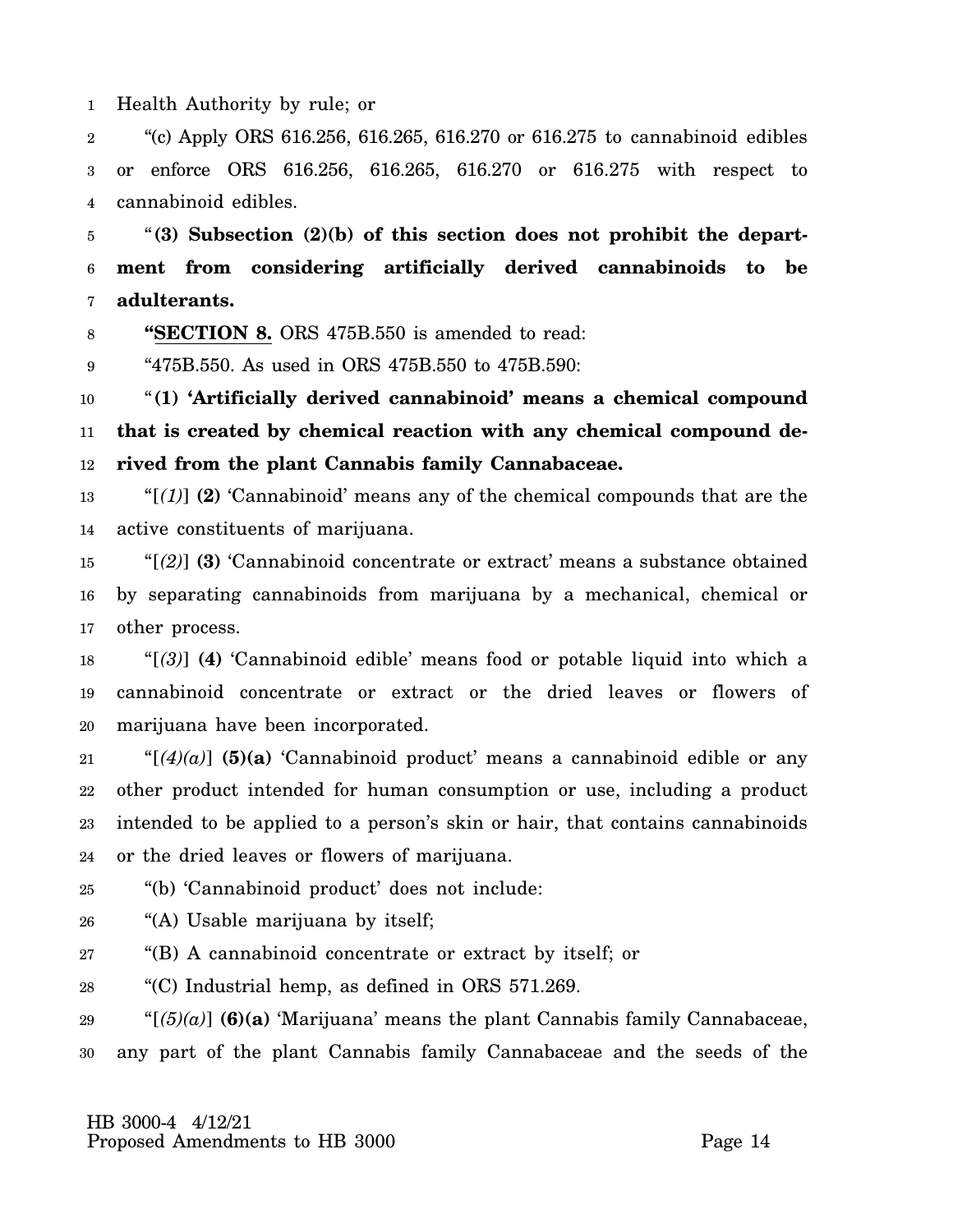1 plant Cannabis family Cannabaceae.

2 "(b) 'Marijuana' does not include:

3 "(A) Industrial hemp, as defined in ORS 571.269; or

4 5 6 7 "(B) Prescription drugs, as that term is defined in ORS 689.005, including those containing one or more cannabinoids, that are approved by the United States Food and Drug Administration and dispensed by a pharmacy, as defined in ORS 689.005.

8 9 "[*(6)*] **(7)** 'Marijuana item' means marijuana, usable marijuana, a cannabinoid product or a cannabinoid concentrate or extract.

10 11 "[*(7)*] **(8)** 'Processing' means the compounding or conversion of marijuana into cannabinoid products or cannabinoid concentrates or extracts.

12 "[*(8)*] **(9)** 'Producing' means:

13 14 "(a) Planting, cultivating, growing, trimming or harvesting marijuana; or "(b) Drying marijuana leaves and flowers.

15 16 17 18 19 20 "**(10) 'Tetrahydrocannabinol' includes all tetrahydrocannabinols that are artificially or naturally derived, including but not limited to Delta-8 tetrahydrocannabinol and Delta-9 tetrahydrocannabinol and the optical isomers of Delta-8 or Delta-9 tetrahydrocannabinol, and any artificially derived cannabinoid that is reasonably determined to have an intoxicating effect.**

21 22 " $[(9)(a)]$  **(11)(a)** 'Usable marijuana' means the dried leaves and flowers of marijuana.

23 "(b) 'Usable marijuana' does not include:

24 "(A) The seeds, stalks and roots of marijuana; or

25 26 "(B) Waste material that is a by-product of producing or processing marijuana.

27 **"SECTION 9.** ORS 475B.600 is amended to read:

28 "475B.600. As used in ORS 475B.600 to 475B.655:

29 30 "**(1) 'Artificially derived cannabinoid' means a chemical compound that is created by chemical reaction with any chemical compound de-**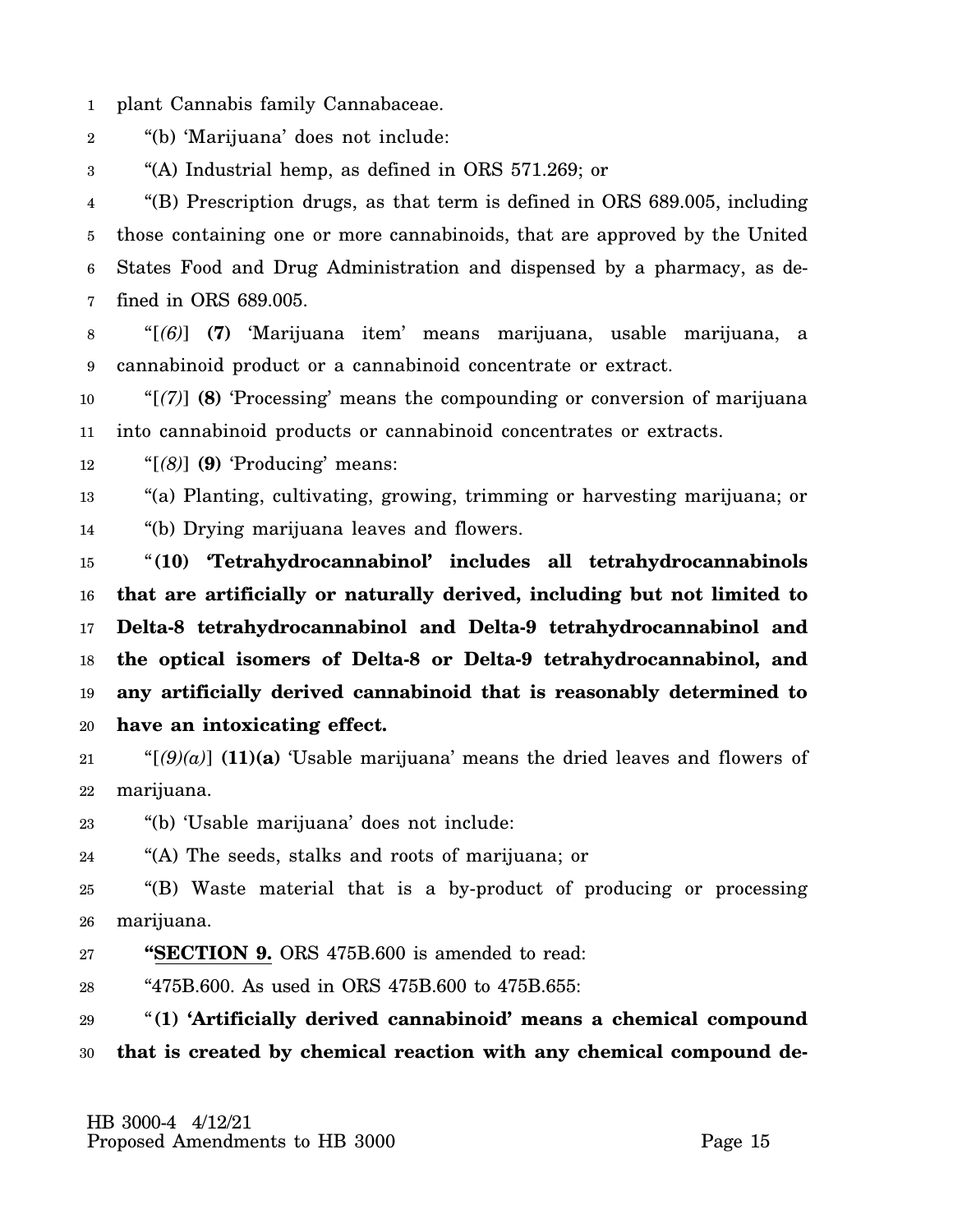#### 1 **rived from the plant Cannabis family Cannabaceae.**

2 3 "[*(1)*] **(2)** 'Cannabinoid' means any of the chemical compounds that are the active constituents of marijuana.

4 5 6 "[*(2)*] **(3)** 'Cannabinoid concentrate or extract' means a substance obtained by separating cannabinoids from marijuana by a mechanical, chemical or other process.

7 8 9 "[*(3)*] **(4)** 'Cannabinoid edible' means food or potable liquid into which a cannabinoid concentrate or extract or the dried leaves or flowers of marijuana have been incorporated.

10 11 12 13 " $[(4)(a)]$  (5)(a) 'Cannabinoid product' means a cannabinoid edible or any other product intended for human consumption or use, including a product intended to be applied to a person's skin or hair, that contains cannabinoids or the dried leaves or flowers of marijuana.

14 "(b) 'Cannabinoid product' does not include:

15 "(A) Usable marijuana by itself;

16 "(B) A cannabinoid concentrate or extract by itself; or

17 "(C) Industrial hemp, as defined in ORS 571.269.

18 19 20 " $[5](a)$  **(6)(a)** 'Marijuana' means the plant Cannabis family Cannabaceae, any part of the plant Cannabis family Cannabaceae and the seeds of the plant Cannabis family Cannabaceae.

21 "(b) 'Marijuana' does not include:

22 "(A) Industrial hemp, as defined in ORS 571.269; or

23 24 25 26 "(B) Prescription drugs, as that term is defined in ORS 689.005, including those containing one or more cannabinoids, that are approved by the United States Food and Drug Administration and dispensed by a pharmacy, as defined in ORS 689.005.

27 28 "[*(6)*] **(7)** 'Marijuana item' means marijuana, usable marijuana, a cannabinoid product or a cannabinoid concentrate or extract.

29 30 "[*(7)*] **(8)** 'Processing' means the compounding or conversion of marijuana into cannabinoid products or cannabinoid concentrates or extracts.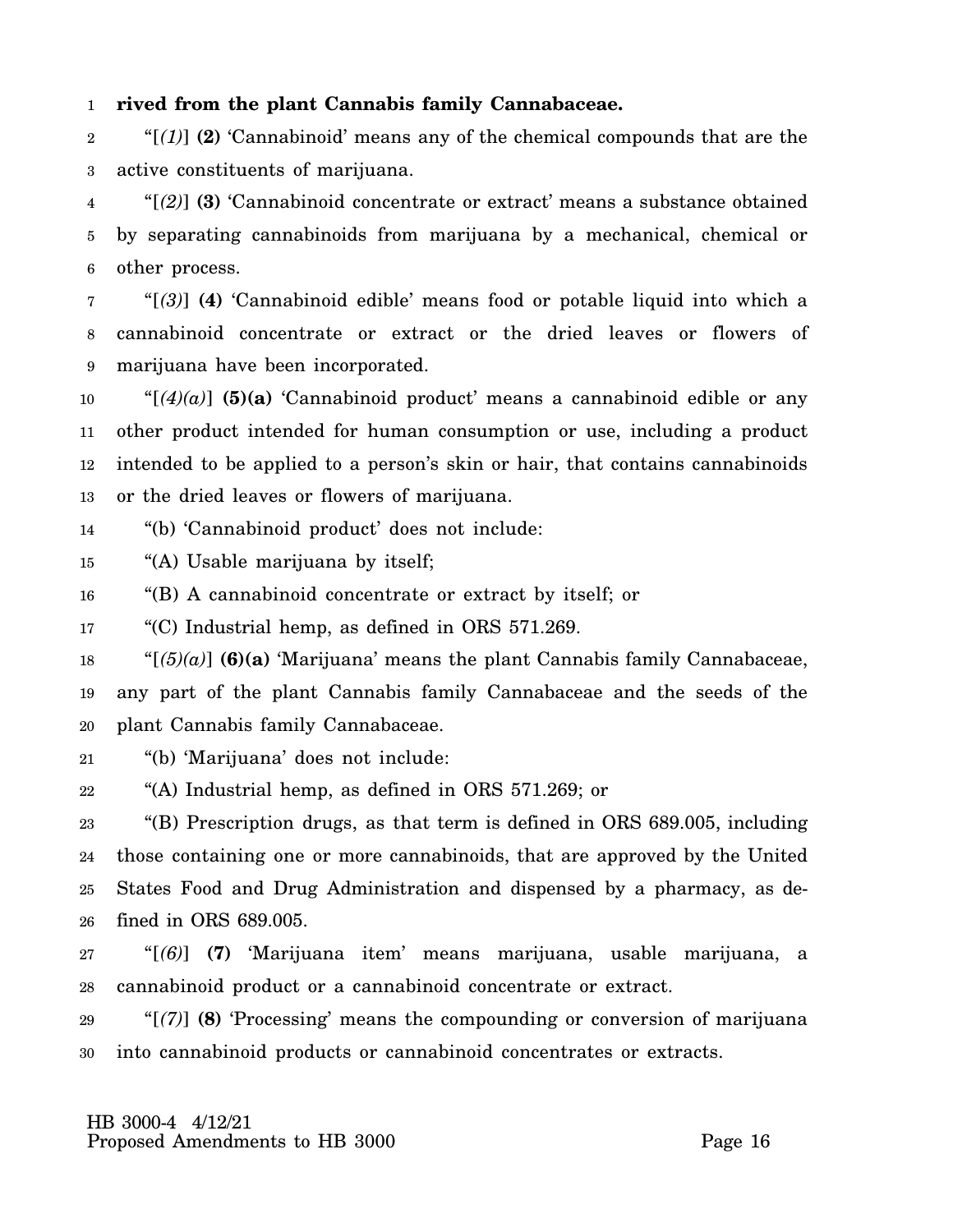1 "[*(8)*] **(9)** 'Producing' means:

2 3 "(a) Planting, cultivating, growing, trimming or harvesting marijuana; or "(b) Drying marijuana leaves and flowers.

4 5 6 7 8 9 "**(10) 'Tetrahydrocannabinol' includes all tetrahydrocannabinols that are artificially or naturally derived, including but not limited to Delta-8 tetrahydrocannabinol and Delta-9 tetrahydrocannabinol and the optical isomers of Delta-8 or Delta-9 tetrahydrocannabinol, and any artificially derived cannabinoid that is reasonably determined to have an intoxicating effect.**

10 11 " $[(9)(a)]$  (11)(a) 'Usable marijuana' means the dried leaves and flowers of marijuana.

12 "(b) 'Usable marijuana' does not include:

13 "(A) The seeds, stalks and roots of marijuana; or

14 15 "(B) Waste material that is a by-product of producing or processing marijuana.

16 **"SECTION 10.** ORS 475B.625 is amended to read:

17 18 "475B.625. (1) The **Oregon Liquor Control Commission, in consultation with the** Oregon Health Authority**,** shall adopt rules establishing:

19 20 21 "(a) The maximum concentration of tetrahydrocannabinol that is permitted in a single serving of a cannabinoid product or cannabinoid concentrate or extract;

22 23 24 "**(b) The maximum concentration of any other cannabinoid or artificially derived cannabinoids that is permitted in a single serving of a cannabinoid product or a cannabinoid concentrate or extract;** and

25 26 "[*(b)*] **(c)** The number of servings that are permitted in a **package of** cannabinoid product or cannabinoid concentrate or extract [*package*].

27 28 29 30 "(2)(a) In adopting rules under subsection (1)(a) of this section, the [*authority*] **commission** shall prescribe the different levels of concentration of tetrahydrocannabinol**, artificially derived cannabinoids or any other cannabinoid** that is permitted in a single serving of a cannabinoid product

 HB 3000-4 4/12/21 Proposed Amendments to HB 3000 Proposed Page 17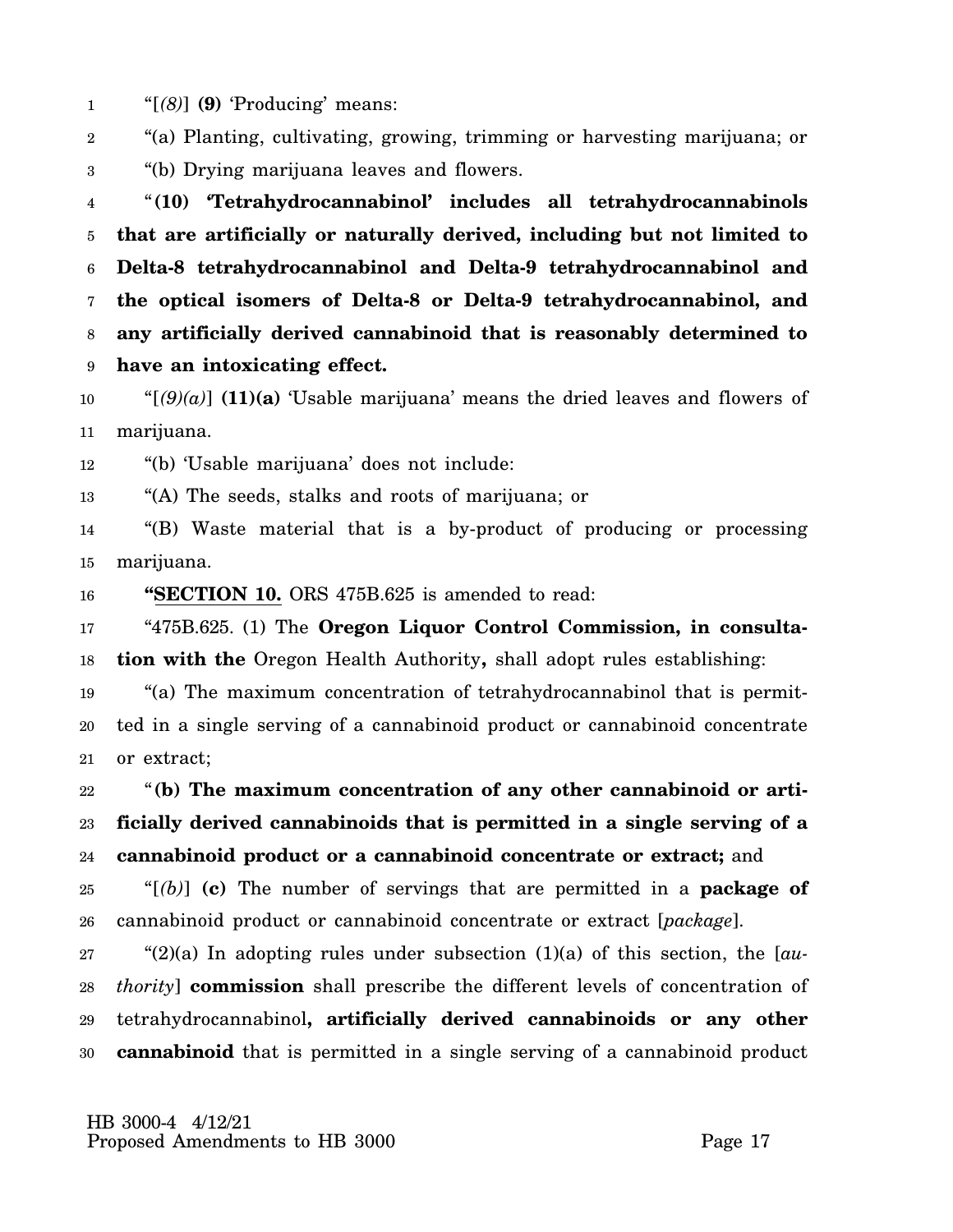1 or cannabinoid concentrate or extract for:

2 3 "(A) Consumers who hold a valid registry identification card issued under ORS 475B.797; and

4 5 "(B) Consumers who do not hold a valid registry identification card issued under ORS 475B.797.

6 7 8 9 10 11 12 "(b) In prescribing the levels of concentration of tetrahydrocannabinol**, artificially derived cannabinoids or any other cannabinoid** that is permitted in a single serving of a cannabinoid product or cannabinoid concentrate or extract for consumers who hold a valid registry identification card issued under ORS 475B.797, the [*authority*] **commission** shall consider the appropriate level of concentration necessary to mitigate the symptoms or effects of a debilitating medical condition, as defined in ORS 475B.791.

13 14 15 16 17 "(3) In adopting rules under ORS 475B.785 to 475B.949, the authority shall require all usable marijuana, cannabinoid products and cannabinoid concentrates and extracts transferred by a medical marijuana dispensary registered under ORS 475B.858 to meet the concentration standards and [*packaging*] **servings per package** standards adopted by rule pursuant to this section.

18 19 20 21 22 23 "(4) In adopting rules under ORS 475B.010 to 475B.545, the [*Oregon Liquor Control*] commission shall require all usable marijuana, cannabinoid products and cannabinoid concentrates and extracts sold or transferred by a marijuana retailer that holds a license under ORS 475B.105 to meet the concentration standards and [*packaging*] **servings per package** standards adopted by rule pursuant to this section.

24 25 26 27 **"SECTION 11. (1) The amendments to ORS 475B.015, 475B.025, 475B.090, 475B.211, 475B.227, 475B.254, 475B.529, 475B.550, 475B.600 and 475B.625 by sections 1 to 10 of this 2021 Act become operative on January 1, 2022.**

28 29 30 **"(2) The Oregon Health Authority, the Oregon Liquor Control Commission and the State Department of Agriculture may take any action before the operative date specified in subsection (1) of this sec-**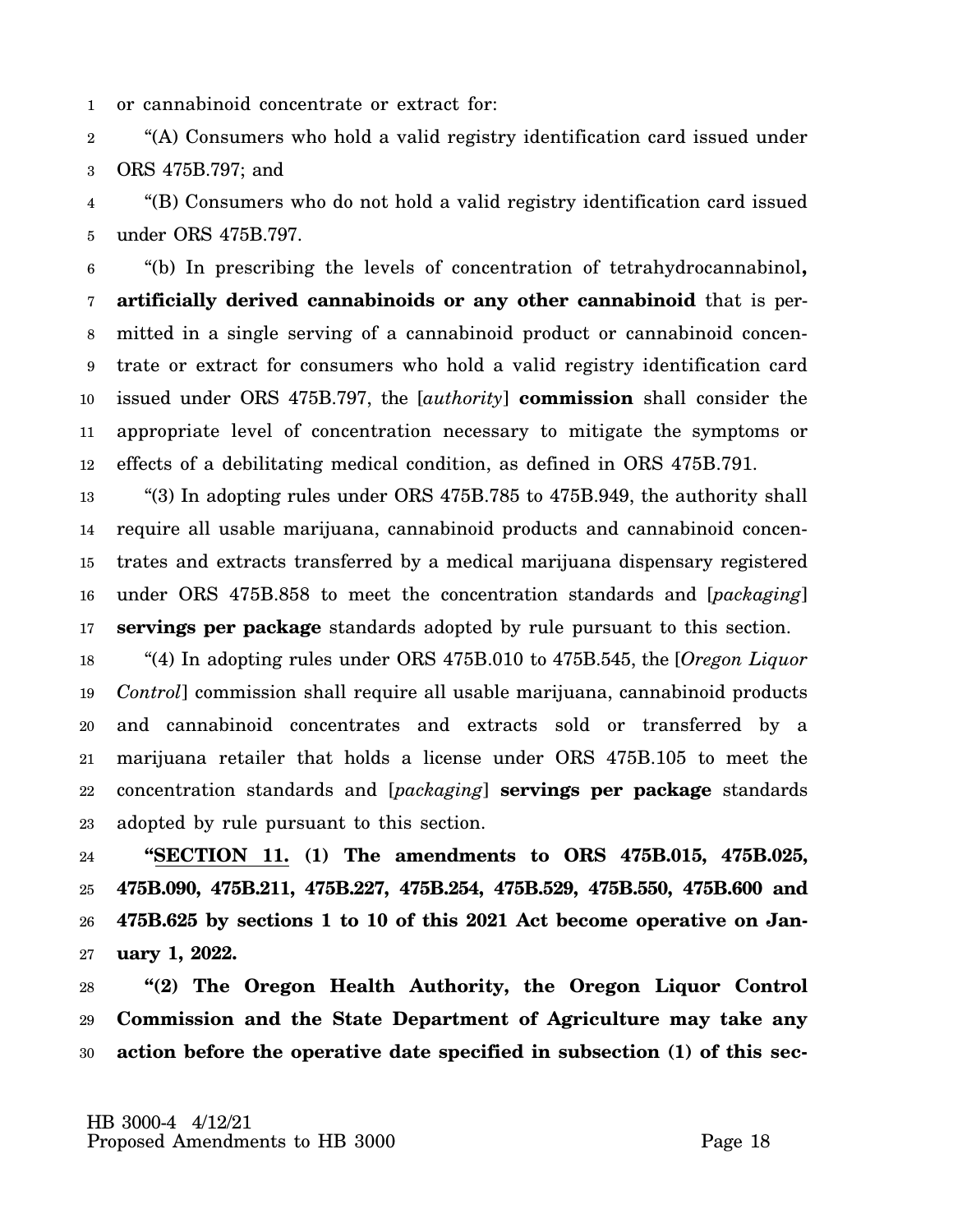1 2 3 4 5 6 7 **tion that is necessary to enable the authority, the commission and the department to exercise, on and after the operative date specified in subsection (1) of this section, all of the duties, functions and powers conferred on the authority, the commission and the department by the amendments to ORS 475B.015, 475B.025, 475B.090, 475B.211, 475B.227, 475B.254, 475B.529, 475B.550, 475B.600 and 475B.625 by sections 1 to 10 of this 2021 Act.**

8

# 9

### "**INDUSTRIAL HEMP**

10

11 12 **"SECTION 12. Sections 13 to 17 of this 2021 Act are added to and made a part of ORS 571.260 to 571.348.**

13 14 15 **"SECTION 13. (1) The State Department of Agriculture shall conduct a criminal records check under ORS 181A.195 on an individual who submits an application for a grower license under ORS 571.281.**

16 17 18 19 **"(2) For the purpose of requesting a state or nationwide criminal records check, the department may require fingerprints of any individual listed on an application submitted under ORS 571.260 to 571.348, including:**

20 21 **"(a) If the applicant is a limited partnership, each partner of the limited partnership;**

22 23 **"(b) If the applicant is a limited liability company, each member of the limited liability company;**

24 25 **"(c) If the applicant is a corporation, each director and officer of the corporation;**

26 27 **"(d) Any individual who is a partner, member, director or officer of an entity with a financial interest in the applicant; and**

28 29 **"(e) Other key participants with the applicant, as identified by the department by rule.**

30 **"(3) ORS 181A.195 (10) does not apply to the department for purposes**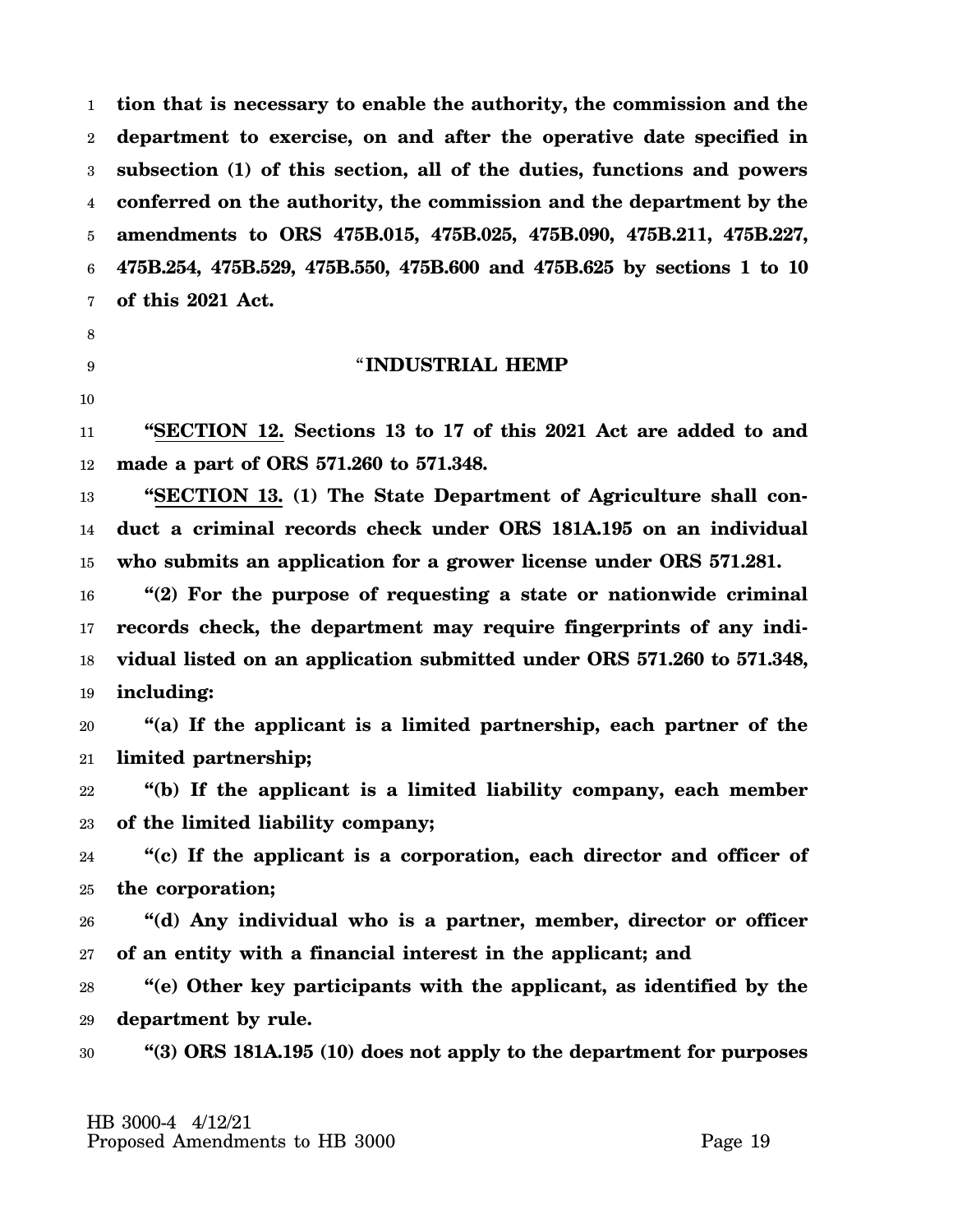1 **of conducting a criminal records check under this section.**

2 3 **"SECTION 14. (1) Except as provided in subsection (2) of this section:**

4 5 6 7 8 **"(a) If a person has been convicted of a felony related to a controlled substance under state or federal law, the person is ineligible for a license under ORS 571.281 to grow hemp issued by the State Department of Agriculture for 10 years following the date of the person's conviction.**

9 10 11 12 13 **"(b) If a licensee or an applicant, or a person related to the applicant as described in section 13 (2)(e) of this 2021 Act, is convicted of a felony related to a controlled substance under state or federal law, the department may deny, revoke or refuse to renew a grower license under ORS 571.281 during the 10 years following the date of conviction.**

14 15 **"(2) This section does not apply to a person who was registered to grow hemp with the department before October 31, 2019.**

16 17 **"SECTION 15. Section 14 of this 2021 Act applies to convictions before, on and after October 31, 2019.**

18 19 20 **"SECTION 16. The Oregon Liquor Control Commission, in consultation with the State Department of Agriculture, shall adopt rules to establish:**

21 22 **"(1) The maximum concentration of tetrahydrocannabinol permitted in a single serving of an industrial hemp product;**

23 24 25 **"(2) The maximum concentration of any other cannabinoid or artificially derived cannabinoid that is permitted in a single serving of an industrial hemp product; and**

26 27 **"(3) The number of servings that are permitted in a package of industrial hemp products.**

28 29 30 **"SECTION 17. (1) Only a person that holds a license issued under ORS 475B.090 may process industrial hemp commodities and products that contain cannabinoids and are intended for human consumption.**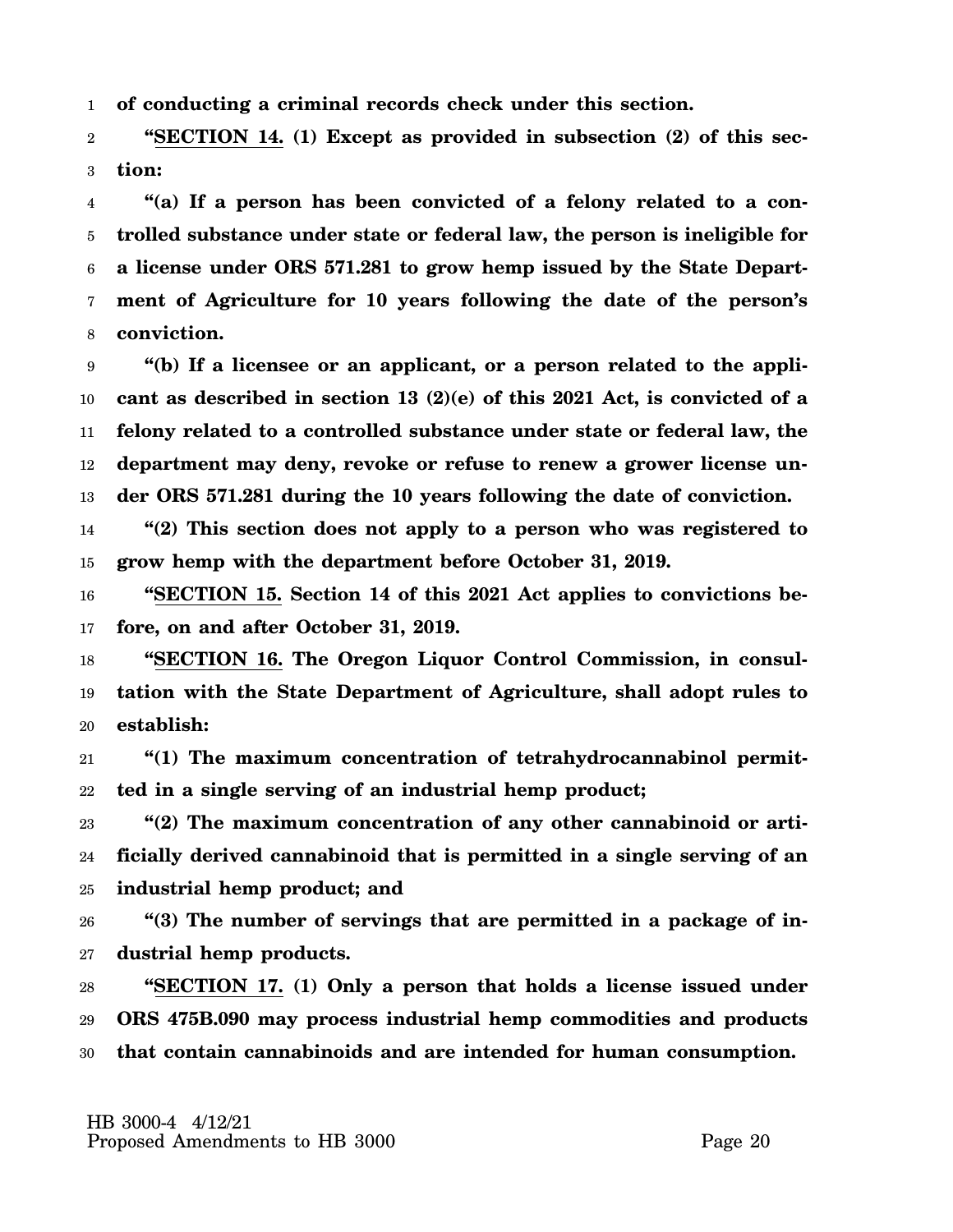1 2 **"(2) The Oregon Liquor Control Commission may adopt rules that govern the processing of industrial hemp.**

3 **"SECTION 18.** ORS 571.260 is amended to read:

4 5 "571.260. ORS 571.260 to 571.348 shall be known and may be cited as the [*Oregon Industrial Hemp Agricultural Pilot Program and Research Act*]

6 **Oregon Hemp Act**.

7 **"SECTION 19.** ORS 571.263 is amended to read:

8 9 10 11 12 13 "571.263. The State Department of Agriculture shall administer an Oregon [*Industrial Hemp Agricultural Pilot Program for the purpose of studying the growth, cultivation and marketing of industrial hemp in this state. In carrying out the program, the department:*] **Hemp State Program for the production, processing and sale of hemp in this state. In carrying out the program, the department:**

14 "(1) Shall administer ORS 571.260 to 571.348[*;*]**.**

15 16 17 18 19 20 **"(2)(a) Shall adopt rules to implement a state plan for the production of hemp in accordance with the Agriculture Improvement Act of 2018 (P.L. 115-334) and subsequent federal law. The rules adopted under this subsection must conform to, and not be more restrictive than, the rules related to hemp promulgated by the United States Department of Agriculture.**

21 22 **"(b) In adopting rules under this subsection, the State Department of Agriculture shall include public input.**

23 24 25 26 **"(c) The rules adopted under this subsection may include the adoption by reference of any federal laws, rules, regulations or guidelines, or standards, practices or requirements related to the production of hemp.**

27 28 "[*(2)*] **(3)** Shall adopt by rule any record keeping and reporting requirements necessary to administer the program[*;*]**.**

29 30 "[*(3)*] **(4)** May purchase, possess, seize or dispose of [*industrial*] hemp products or commodities as the department deems necessary to enforce and

 HB 3000-4 4/12/21 Proposed Amendments to HB 3000 Proposed Page 21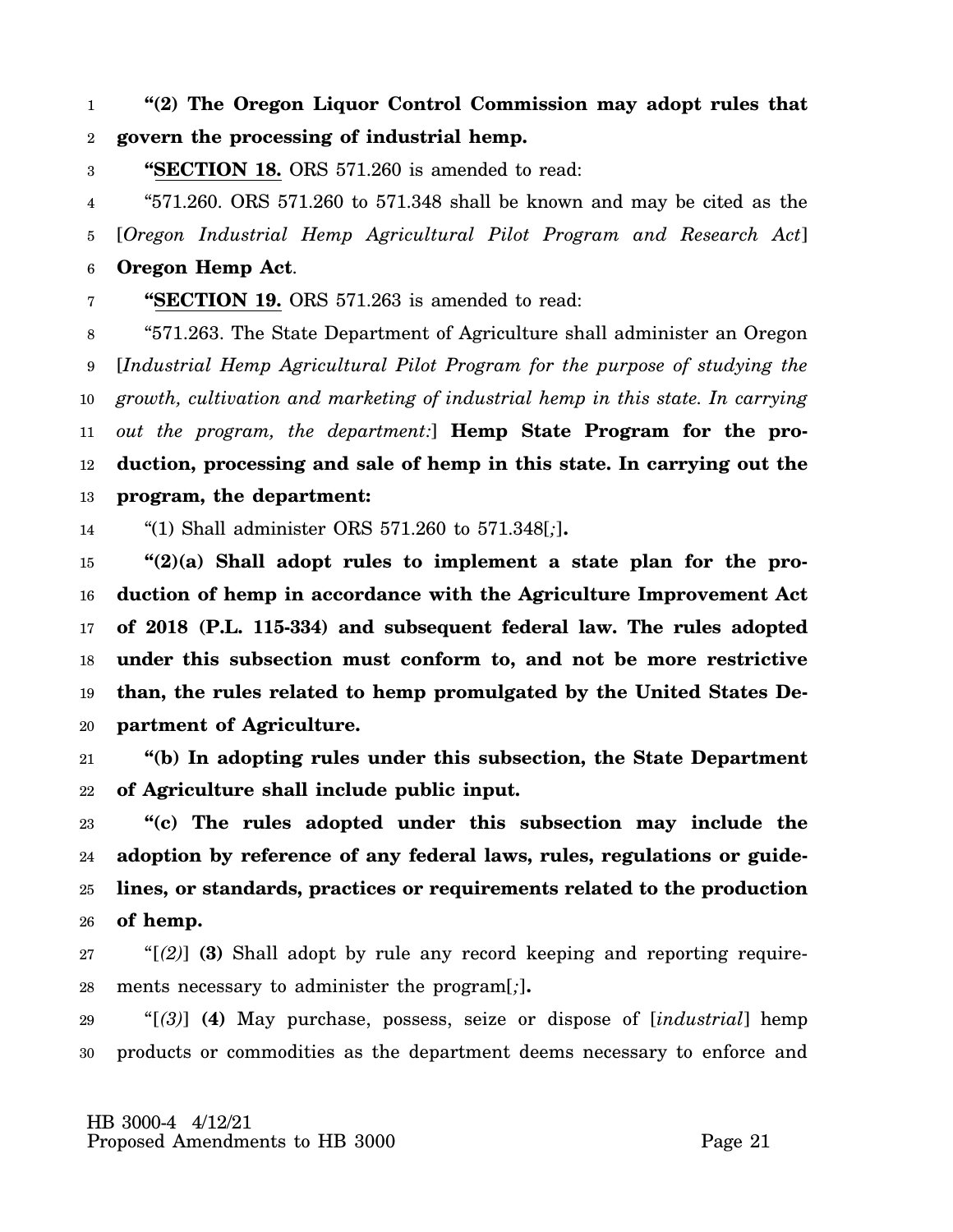1 2 ensure compliance with ORS 571.260 to 571.348 or department rules relating to ORS 571.260 to 571.348[*; and*]**.**

3 4 "[*(4)*] **(5)** May exercise any other power or perform any other function necessary to administer the program.

5 **"SECTION 20.** ORS 571.269 is amended to read:

6 "571.269. As used in ORS 571.260 to 571.348:

7 "(1) 'Agricultural hemp seed' means Cannabis seed:

8 9 "(a) That is sold to or intended to be sold to [*registered*] **licensed** growers for planting; or

10 11 "(b) That remains in an unprocessed or partially processed condition that is capable of germination.

12 13 "**(2) 'Adult use cannabis item' has the meaning given that term in ORS 475B.015.**

14 15 **"(3) 'Artificially derived cannabinoid' has the meaning given that term in ORS 475B.015.**

16 17 **"(4) 'Consumption' means to ingest, inhale or topically apply to the skin or hair.**

18 19 "[*(2)*] **(5)** 'Crop' means industrial hemp grown under a single [*registration*] **license**.

20 21 "[*(3)*] **(6)** 'Grower' means a person, joint venture or cooperative that produces industrial hemp.

22 23 24 "[*(4)*] **(7)** 'Handler' means a person, joint venture or cooperative that receives industrial hemp for processing into commodities, products or agricultural hemp seed.

25 "[*(5)*] **(8)** 'Industrial hemp':

26 27 28 29 30 "(a) Except as provided in this paragraph, means all nonseed parts and varieties of the Cannabis plant, whether growing or not, that contain an average **post-decarboxylation concentration of Delta-9** tetrahydrocannabinol [*concentration*]**, as defined by the State Department of Agriculture by rule,** that does not exceed **the greater of** 0.3 percent on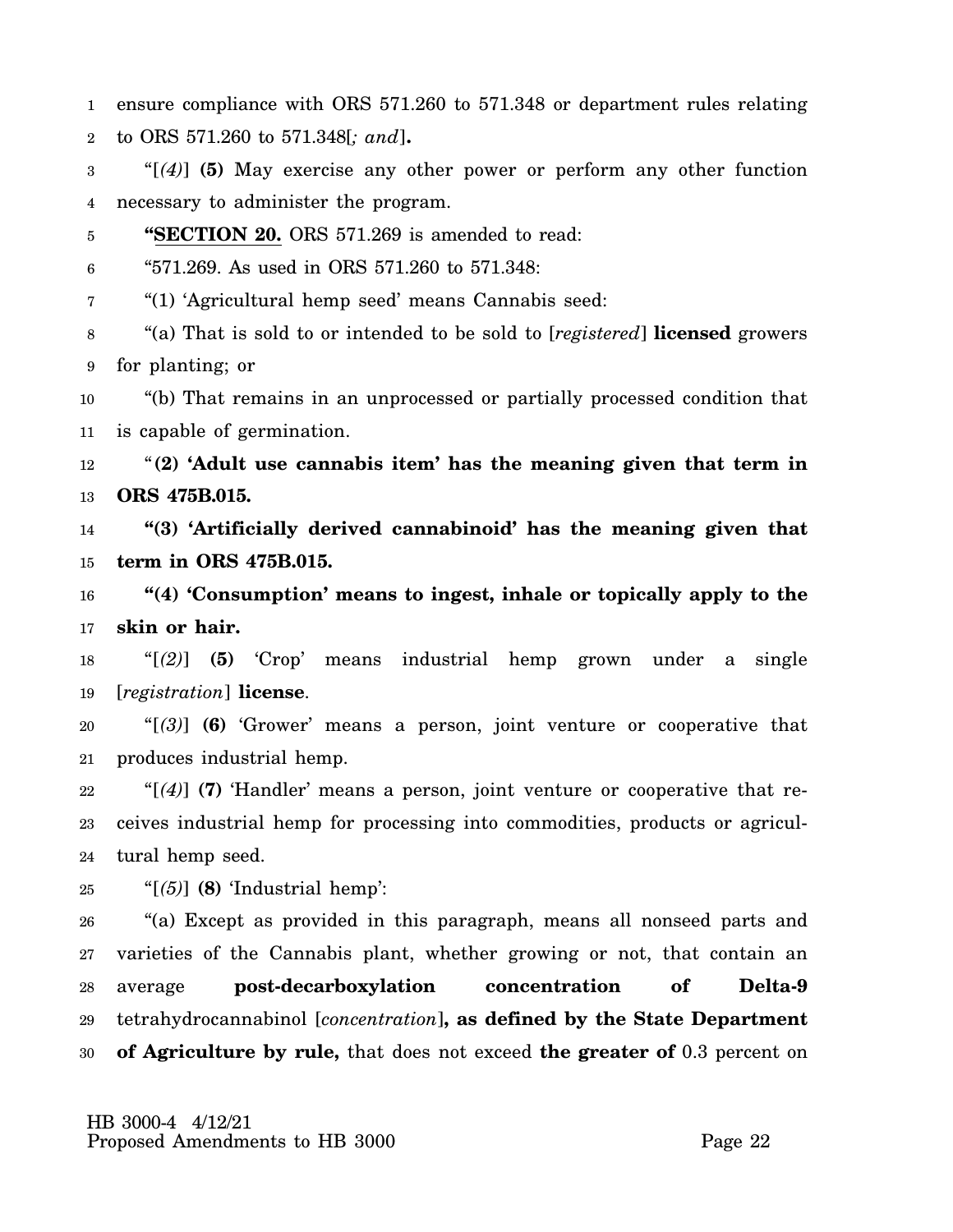1 a dry weight basis[*. The State department of Agriculture, by rule, may adopt*

2 *any higher average tetrahydrocannabinol concentration limit established in*

3 *federal law.*] **or the concentration of tetrahydrocannabinol allowed un-**

4 **der federal law.**

5 "(b) Means any Cannabis seed:

6 "(A) That is part of a crop;

7 "(B) That is retained by a grower for future planting;

8 "(C) That is agricultural hemp seed;

9 "(D) That is for processing into or for use as agricultural hemp seed; or

10 11 "(E) That has been processed in a manner or to an extent that the Cannabis seed is incapable of germination.

12 "(c) Does not mean industrial hemp commodities or products.

13 14 "[*(6)*] **(9)** 'Industrial hemp concentrate' means an industrial hemp product obtained by separating cannabinoids from industrial hemp by:

15 "(a) A mechanical process;

16 17 18 "(b) A chemical extraction process using a nonhydrocarbon-based solvent, such as water, vegetable glycerin, vegetable oils, animal fats, isopropyl alcohol or ethanol;

19 20 "(c) A chemical extraction process using carbon dioxide, provided that the process does not involve the use of high heat or pressure; or

21 "(d) Any other process identified by the department by rule.

22 23 "[*(7)*] **(10)** 'Industrial hemp extract' means an industrial hemp product obtained by separating cannabinoids from industrial hemp by:

24 25 "(a) A chemical extraction process using a hydrocarbon-based solvent, such as butane, hexane or propane;

26 27 "(b) A chemical extraction process using carbon dioxide, if the process uses high heat or pressure; or

28 "(c) Any other process identified by the department by rule.

29 30 "**(11) 'Licensee' means a grower, handler or agricultural hemp seed producer licensed under ORS 571.281.**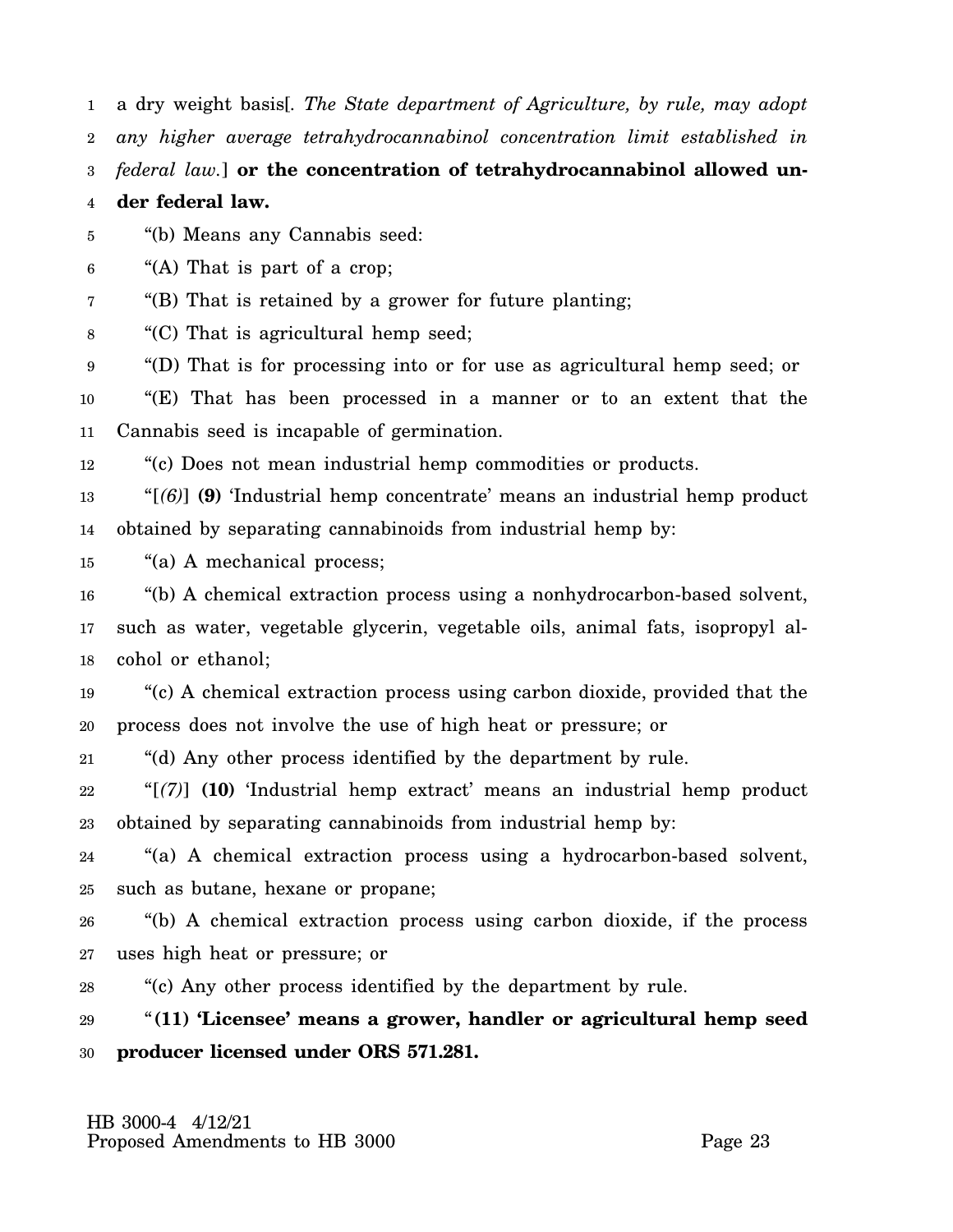### 1 2 **"(12) 'Tetrahydrocannabinol' has the meaning given that term in ORS 475B.015.**

3 **"SECTION 21.** ORS 571.272 is amended to read:

4 5 "571.272. (1) Industrial hemp is an agricultural product that is subject to regulation by the State Department of Agriculture.

6 7 8 "(2)**(a)** For purposes of ORS chapter 616, the department may not consider industrial hemp or industrial hemp commodities or products to be an adulterant.

9 10 11 "**(b) Paragraph (a) of this subsection does not prohibit the department from considering artificially derived cannabinoids to be adulterants.**

12 **"SECTION 22.** ORS 571.281 is amended to read:

13 14 15 "571.281. (1) To grow or handle industrial hemp, a person must be [*registered with*] **licensed by** the State Department of Agriculture as a grower or handler.

16 17 18 19 "(2)(a) Only a grower or handler [*registered*] **licensed** under this section may produce agricultural hemp seed. For a grower or handler to produce agricultural hemp seed, the grower or handler must be [*registered with*] **licensed by** the department as an agricultural hemp seed producer.

20 "(b) Notwithstanding paragraph (a) of this subsection:

21 22 23 24 "(A) A grower [*registered*] **licensed** under this section that retains agricultural hemp seed for the purpose of personally propagating industrial hemp in a subsequent year is not required to [*register with*] **be licensed by** the department as an agricultural hemp seed producer; and

25 26 27 28 29 30 "(B) A grower or handler [*registered*] **licensed** under this section that produces Cannabis seeds that are incapable of germination, or a handler [*registered*] **licensed** under this section that processes Cannabis seeds that are incapable of germination into commodities or products, is not required to [*register with*] **be licensed by** the department as an agricultural hemp seed producer.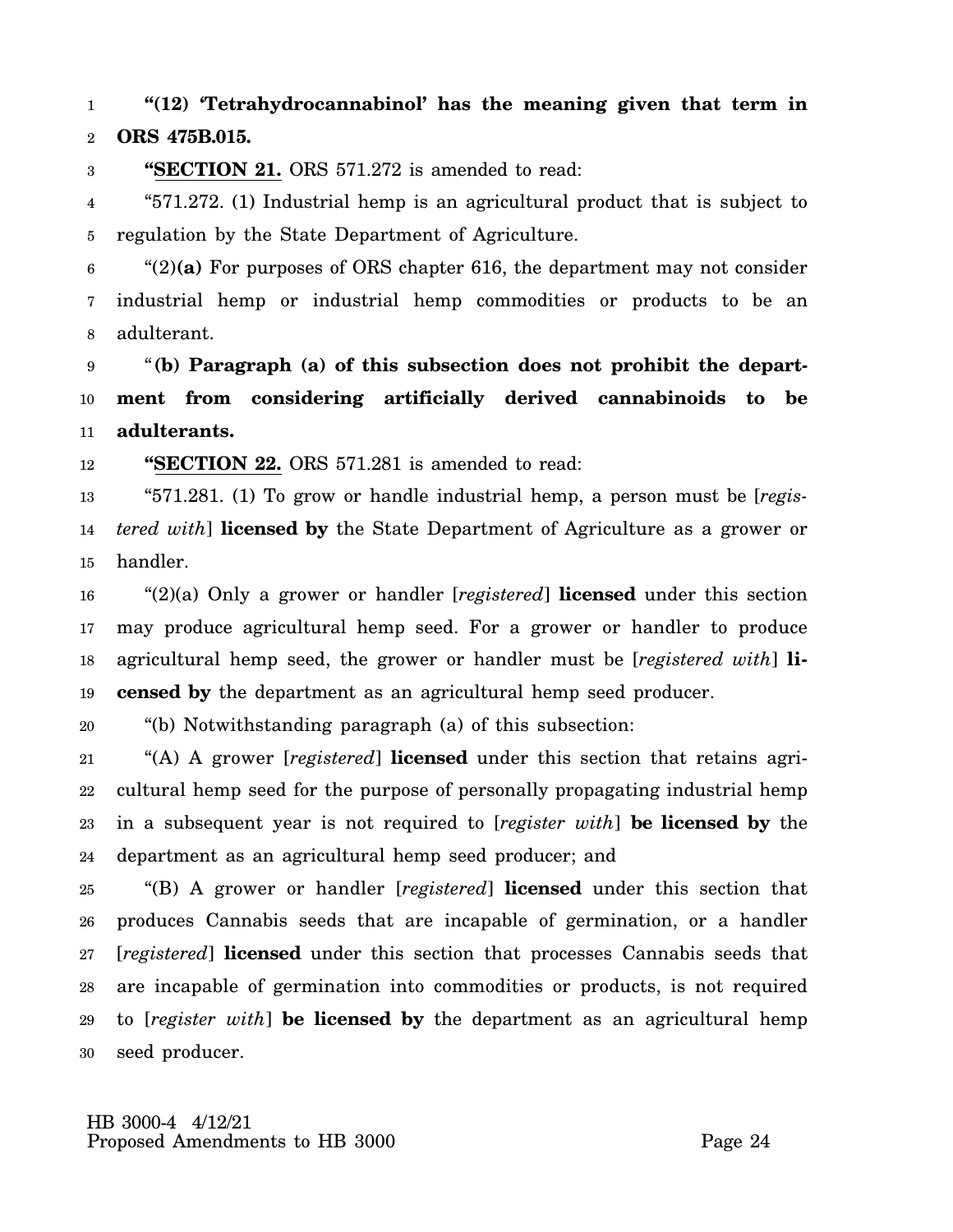1 2 3 "(3) An applicant for [*registration*] **a license** under this section must submit to the department, in a form and manner prescribed by the department, the following information:

4 "(a) The name and address of the applicant;

5 6 "(b) The name and address of the industrial hemp operation of the applicant; and

7 "(c) Any other information required by the department by rule.

8 9 10 11 12 13 "(4) [*Registration under this section is valid for a one-year term, beginning on January 1.*] **The department shall adopt rules specifying the period of time for which a license issued under this section is valid.** A [*grower, handler or agricultural hemp seed producer may renew a registration*] **licensee may renew a license** under this section in a form and manner prescribed by the department.

14 15 "(5) A [*registration*] **license** under this section is a personal privilege and is not transferable.

16 17 18 19 20 "(6) A grower or handler [*registered*] **licensed** under this section must keep records as required by the department by rule. Upon not less than three days' notice, the department may subject the records to inspection or audit during normal business hours. The department may make an inspection or audit for the purpose of ensuring compliance with:

21 "(a) A provision of ORS 571.260 to 571.348;

22 "(b) A rule adopted under a provision of ORS 571.260 to 571.348; or

23 24 25 "(c) An order issued by the department pursuant to a provision of ORS 571.260 to 571.348 or a rule adopted under a provision of ORS 571.260 to 571.348.

26 27 28 29 30 "(7) In addition to any inspection conducted pursuant to ORS 561.275, the department may inspect any crop during the crop's growth phase and take a representative composite sample for field analysis. If a crop contains an average **post-decarboxylation concentration of Delta-9** tetrahydrocannabinol [*concentration*] exceeding 0.3 percent on a dry weight

 HB 3000-4 4/12/21 Proposed Amendments to HB 3000 Proposed Page 25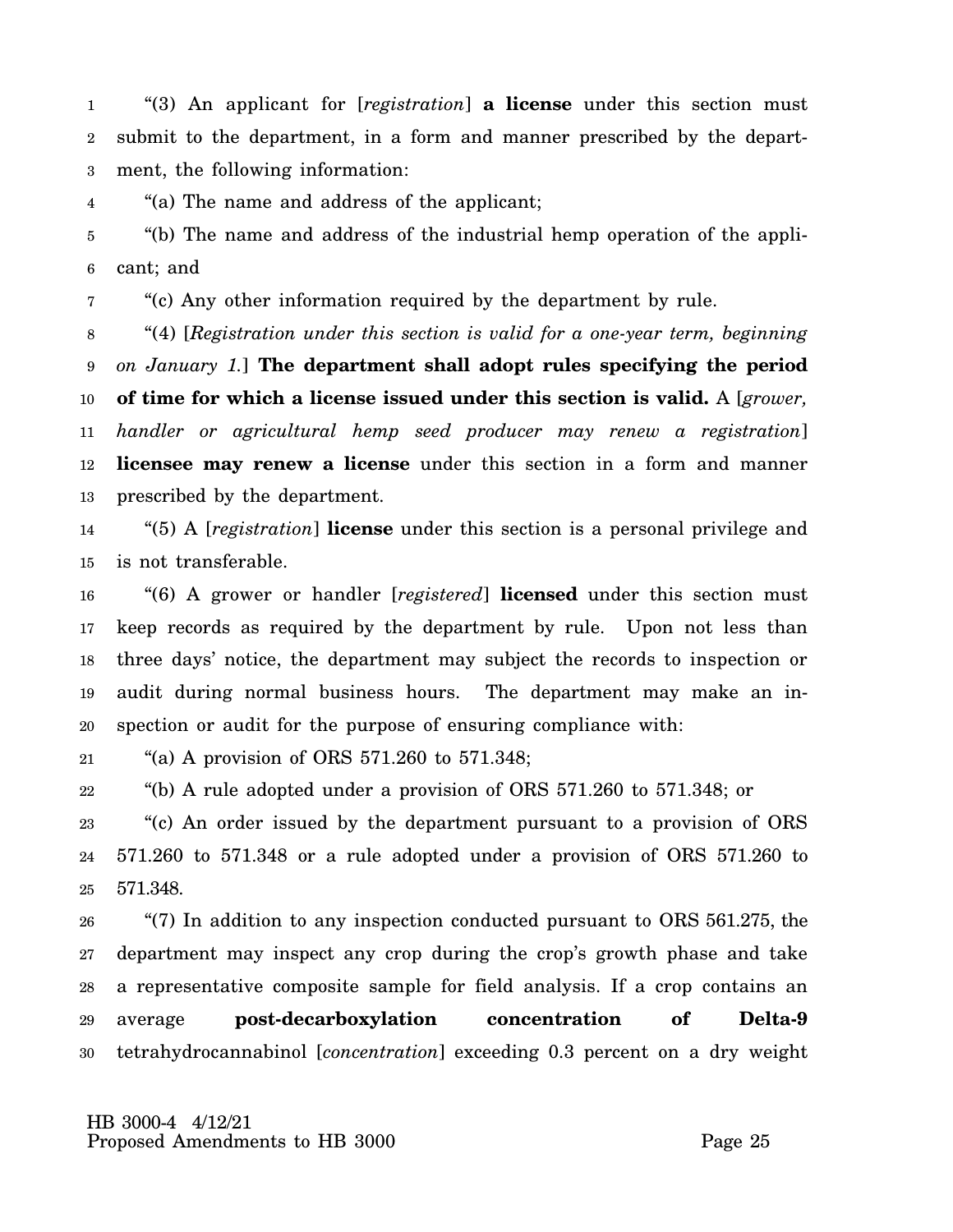1 2 3 4 5 basis or a **post-decarboxylation concentration of Delta-9** tetrahydrocannabinol [*concentration*] exceeding the concentration allowed under federal law, whichever is greater, the department may detain, seize or embargo the crop as provided under ORS 561.605 to 561.620, subject to any process established under ORS 571.345.

6 7 8 9 10 "(8)**(a)** The department may charge [*growers, handlers and agricultural hemp seed producers application fees, registration and renewal of registration fees, administrative change fees and fees for other services*] **licensees the following fees** in amounts reasonably calculated by the department to pay the cost of administering ORS 571.260 to 571.348[*.*]**:**

11 **"(A) Application fees;**

12 **"(B) License and license renewal fees;**

13 **"(C) Administrative change fees; and**

14 **"(D) Fees for other services.**

15 16 **"(b)** Moneys from fees charged under this subsection shall be deposited in the Industrial Hemp Fund established under ORS 571.278.

17 18 19 "(9) The department may adopt rules establishing public health and safety standards and industry best practices for growers and handlers [*registered*] **licensed** under this section.

20 **"SECTION 23.** ORS 571.285 is amended to read:

21 22 23 24 25 "571.285. (1) Subject to the provisions of ORS chapter 183, the State Department of Agriculture may revoke [*the registration of a grower, handler or agricultural hemp seed producer*] **a licensee's license** or refuse to [*register*] **license** or renew the [*registration*] **license** if a [*grower, handler or agricultural hemp seed producer*] **licensee** violates:

26 "(a) A provision of ORS 571.260 to 571.348;

27 "(b) A rule adopted under a provision of ORS 571.260 to 571.348;

28 29 30 "(c) An order issued by the department pursuant to a provision of ORS 571.260 to 571.348 or a rule adopted under a provision of ORS 571.260 to 571.348; or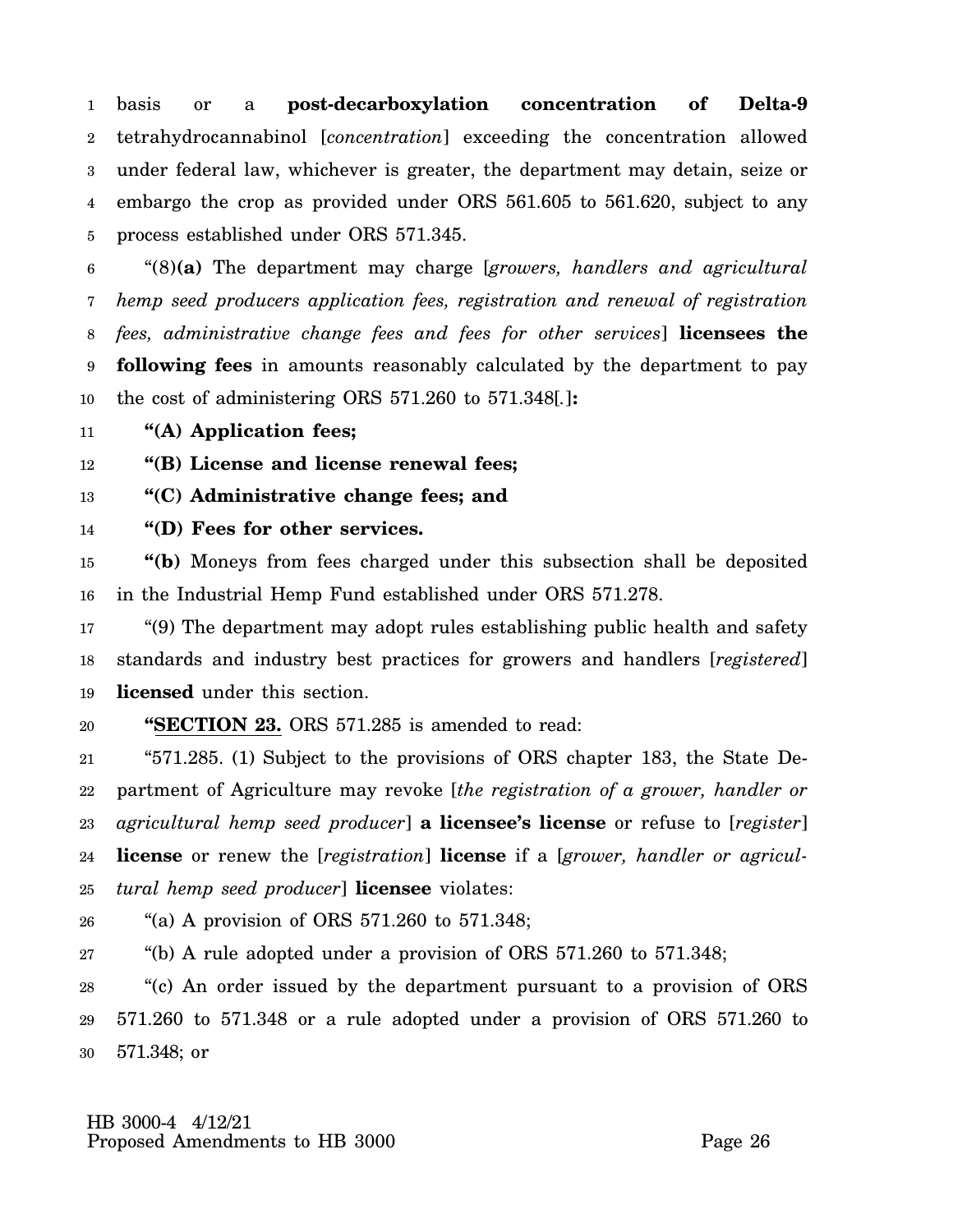1 2 "(d) Any statutory law or department rule related to agricultural activities other than industrial hemp operations.

3 4 5 "[*(2) The department may not discipline a grower, handler or agricultural hemp seed producer under this section on the basis that possessing, delivering and manufacturing industrial hemp are prohibited by federal law.*]

6 7 8 "**(2) The department may adopt rules to prohibit a licensee from reapplying for a license under ORS 571.281 for a period of time specified by rule by the department if the licensee violates:**

9 **"(a) A provision of ORS 571.260 to 571.348;**

10 **"(b) A rule adopted pursuant to ORS 571.260 to 571.348; or**

11 12 **"(c) An order issued by the department pursuant to ORS 571.260 to 571.348 or a rule adopted pursuant to ORS 571.260 to 571.348.**

13 **"SECTION 24.** ORS 571.288 is amended to read:

14 15 16 "571.288. A grower [*registered*] **licensed** under ORS 571.281 may use any propagation method, including planting seeds or starts or the use of clones or cuttings, to produce industrial hemp.

17 **"SECTION 25.** ORS 571.294 is amended to read:

18 19 20 21 22 23 "571.294. The State Department of Agriculture may charge growers and handlers [*registered*] **licensed** under ORS 571.281 fees reasonably calculated by the department to pay the cost of sampling or testing industrial hemp or industrial hemp commodities or products under ORS 571.330 and 571.333. Moneys from fees charged under this section shall be deposited in the Industrial Hemp Fund established under ORS 571.278.

24 **"SECTION 26.** ORS 571.302 is amended to read:

25 26 27 " $571.302$ . (1) For purposes of ORS  $633.511$  to  $633.750$ , agricultural hemp seed is an agricultural seed or a flower seed, as those terms are defined in ORS 633.511.

28 29 30 "(2) The Director of Agriculture, or the director's agent, and the Dean of the College of Agricultural Sciences of Oregon State University, or the dean's agent, shall establish a program for the labeling and certification of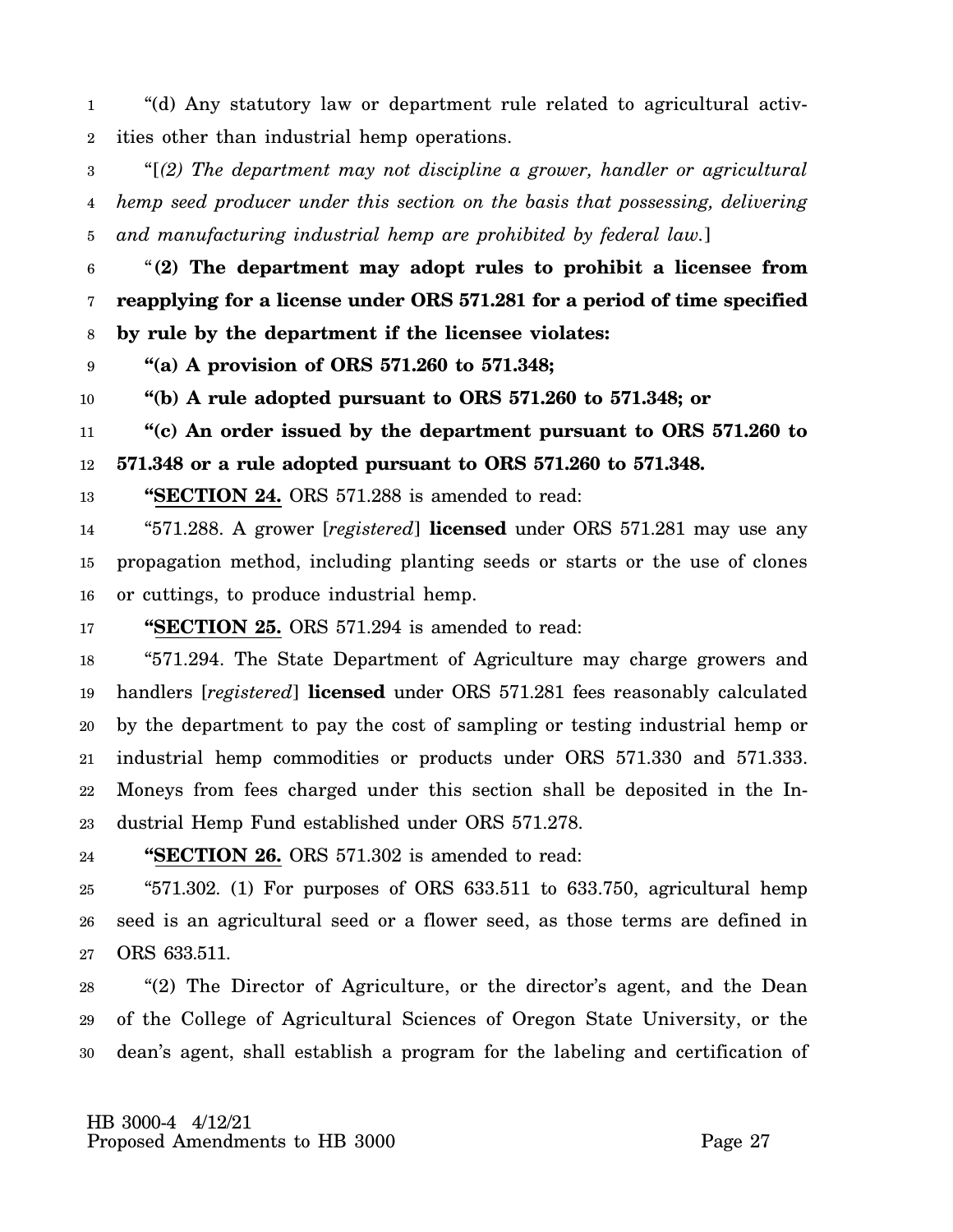1 agricultural hemp seed. For purposes of the program:

2 3 4 5 6 7 "(a) The director and the dean shall perform their respective duties under ORS 633.511 to 633.750 with respect to agricultural hemp seed in the same manner that the director and dean perform their respective duties under ORS 633.511 to 633.750 with respect to other agricultural seed or flower seed, including but not limited to those duties related to labeling, testing and certifying seeds; and

8 9 10 11 12 13 "(b) The director and the dean shall exercise their respective functions and powers under ORS 633.511 to 633.750 with respect to agricultural hemp seed in the same manner that the director and dean exercise their respective functions and powers under ORS 633.511 to 633.750 with respect to other agricultural seed or flower seed, including but not limited to inspecting and sampling seeds and making rules and regulations under ORS 633.680.

14 15 16 17 18 19 20 21 "(3) Notwithstanding subsections (1) and (2) of this section, if the director in consultation with the dean determines that a specific provision of ORS 633.511 to 633.750, or a specific rule or regulation made under ORS 633.511 to 633.750, that applies to other agricultural seed or flower seed is inadequate or not suitable for the regulation of agricultural hemp seed, the director may by rule exempt agricultural hemp seed from the provision, rule or regulation and make rules providing more adequate or suitable regulation of agricultural hemp seed.

22 23 24 25 "(4)(a) The director and the dean shall collaborate with growers [*registered*] **licensed** under ORS 571.281 in performing their respective duties and exercising their respective functions and powers under ORS 633.511 to 633.750 with respect to agricultural hemp seed.

26 27 28 "(b) The director and the dean may collaborate with growers [*registered*] **licensed** under ORS 571.281 and other stakeholders to develop a heritage agricultural hemp seed for this state.

29 30 "(5) The director and the dean may collaborate with entities authorized to certify seeds under the laws of other states in performing their respective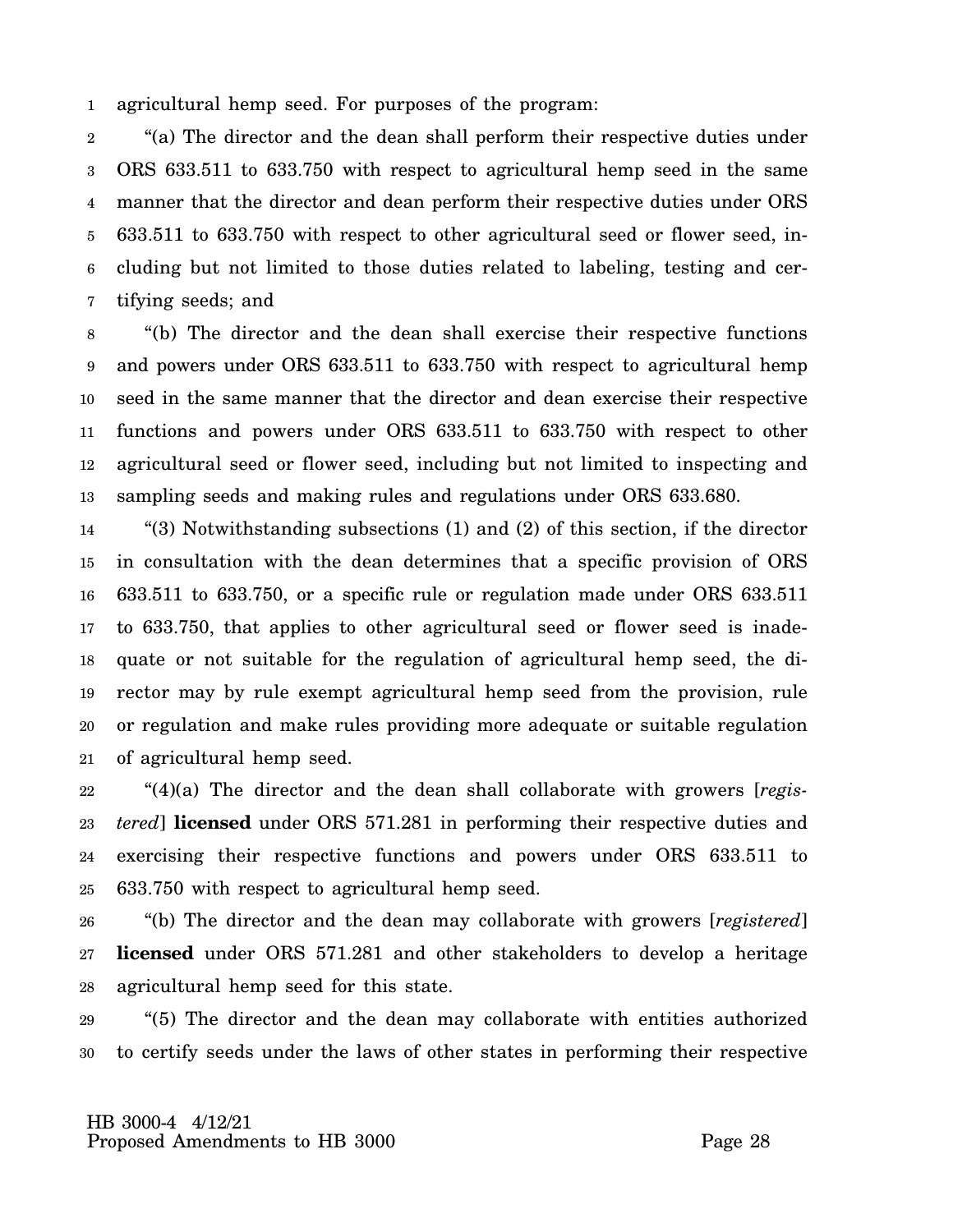1 2 duties and exercising their respective functions and powers under ORS 633.511 to 633.750 with respect to agricultural hemp seed.

3 4 5 "(6) A grower [*registered*] **licensed** under ORS 571.281 is not required, for purposes related to growing industrial hemp, to use an agricultural hemp seed variety certified under the program described in this section.

6 7 8 9 10 "(7) The State Department of Agriculture may establish by rule waivers to, or exemptions from, tests that would otherwise be conducted to determine a crop's average tetrahydrocannabinol concentration for crops planted with agricultural hemp seed varieties certified pursuant to the program described in this section.

11 **"SECTION 27.** ORS 571.327 is amended to read:

12 13 "571.327. (1) An agricultural hemp seed producer [*registered*] **licensed** under ORS 571.281:

14 15 16 "(a) Must sell agricultural hemp seed in a manner that complies with any standard established by the Director of Agriculture under ORS 633.511 to 633.750; and

17 18 19 "(b) May sell agricultural hemp seed only if the agricultural hemp seed meets any packaging or labeling requirement, or any quality standard, adopted by the director under subsection (2) of this section.

20 21 "(2) The director may adopt rules establishing packaging requirements, labeling requirements and quality standards for agricultural hemp seed.

22 23 24 25 "(3) The State Department of Agriculture shall make available to growers [*registered*] **licensed** under ORS 571.281 information that identifies agricultural hemp seed producers [*registered*] **licensed** under ORS 571.281 from whom the growers may purchase agricultural hemp seed.

26 **"SECTION 28.** ORS 571.330 is amended to read:

27 28 "571.330. [*(1) For purposes of this section, 'consumption' means to ingest, inhale or topically apply to the skin or hair.*]

29 30 " $[2](a)$  (1)(a) A laboratory licensed by the Oregon Liquor Control Commission under ORS 475B.560 and accredited by the Oregon Health Authority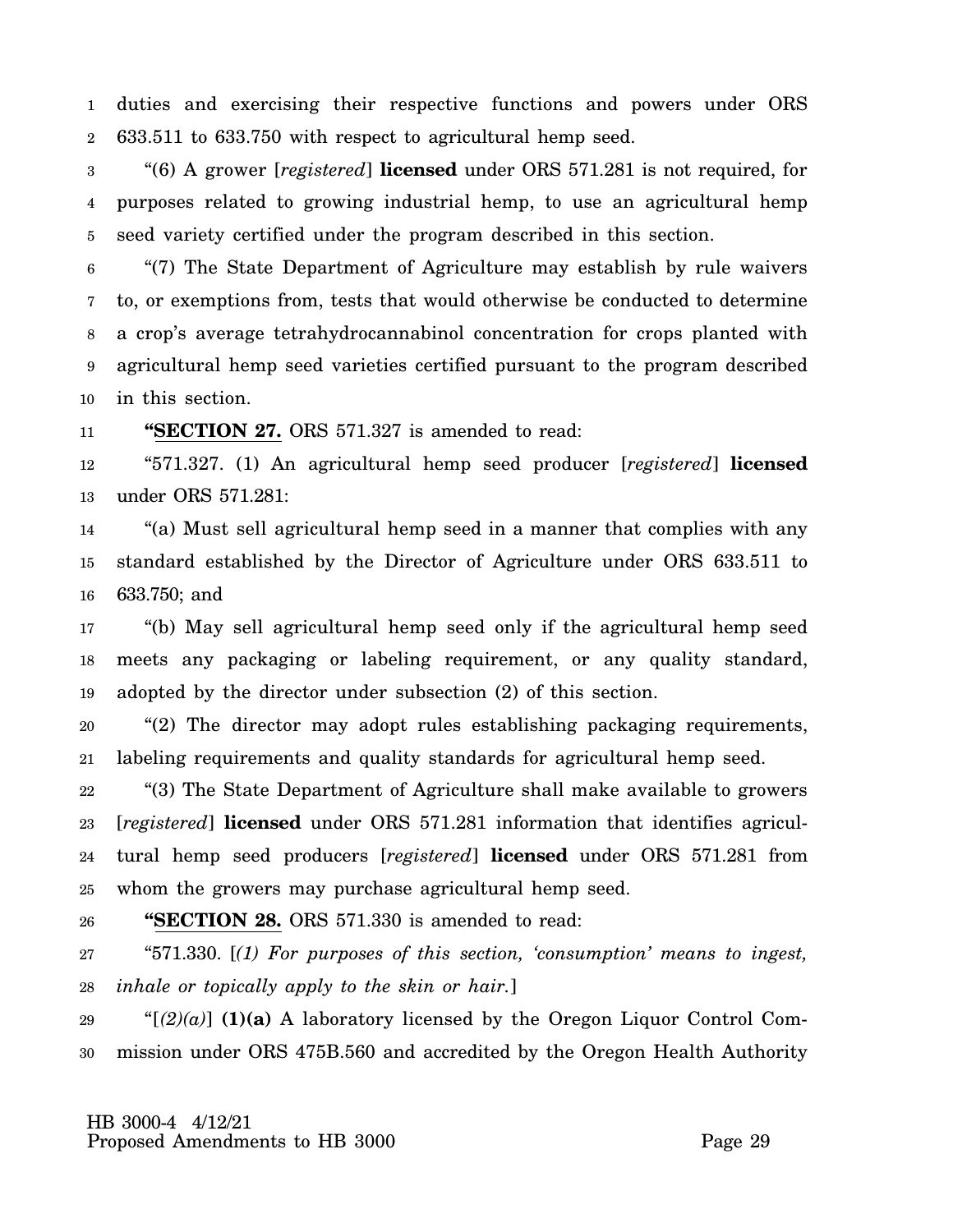1 2 3 4 5 pursuant to ORS 475B.565 may test industrial hemp and industrial hemp commodities and products **whether or not the industrial hemp or industrial hemp commodities or products were** produced or processed by a [*grower, handler or agricultural hemp seed producer registered under ORS 571.281*] **licensee**.

6 7 8 9 10 11 "(b) An accredited independent testing laboratory that has been approved by the authority or the State Department of Agriculture may test industrial hemp and industrial hemp commodities and products **whether or not the industrial hemp or industrial hemp commodities or products were** produced or processed by a [*grower, handler or agricultural hemp seed producer registered under ORS 571.281*] **licensee**.

12 13 14 15 16 17 "[*(3)*] **(2)** A grower or handler may not sell or transfer an industrial hemp commodity or product that is intended for human consumption unless the commodity or product is tested by a laboratory described in subsection (2) of this section to ensure that the commodity or product meets the requirements adopted by the Oregon Health Authority under ORS 475B.555 (1)(a) and (b) and (2) for testing marijuana items.

18 "[*(4)*] **(3)** For purposes of this section, the department shall adopt rules:

19 20 "(a) Establishing protocols for the testing of industrial hemp commodities and products; and

21 22 "(b) Establishing procedures for determining batch sizes and for sampling industrial hemp commodities and products.

23 "[*(5)*] **(4)** This section does not apply to:

24 "(a) Agricultural hemp seed;

25 26 "(b) Seeds of the plant genus Cannabis within the plant family Cannabaceae that are incapable of germination;

27 28 "(c) Products derived from seeds described in paragraph (b) of this subsection; or

29 30 "(d) Other parts of industrial hemp that the department identifies by rule as exempt.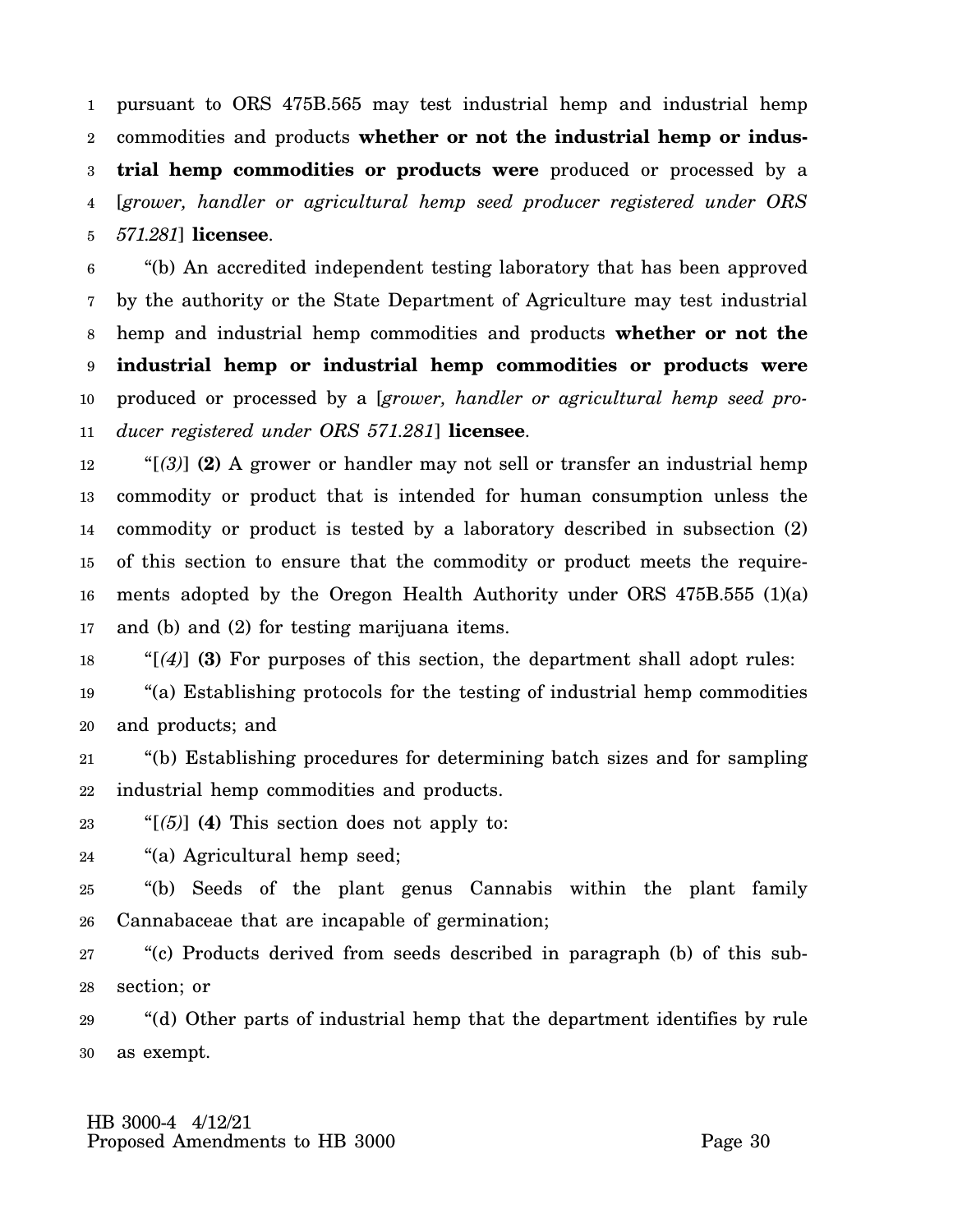#### 1 **"SECTION 29.** ORS 571.336 is amended to read:

2 3 4 "571.336. (1) As used in this section, 'licensee,' 'marijuana,' 'marijuana item' and 'marijuana processor' have the meanings given those terms in ORS 475B.015.

5 6 7 8 "(2) A grower [*registered*] **licensed** under ORS 571.281 may deliver industrial hemp, and a handler [*registered*] **licensed** under ORS 571.281 may deliver industrial hemp concentrates and industrial hemp extracts, to a marijuana processor that holds a license issued under ORS 475B.090, if:

9 10 11 12 "(a) The grower or handler and the marijuana processor are registered with the Oregon Liquor Control Commission, in a form and manner prescribed by the commission, for the purpose of processing industrial hemp, industrial hemp concentrates and industrial hemp extracts;

13 14 15 16 17 "(b) The marijuana processor is provided with the results of any test conducted on the industrial hemp, industrial hemp concentrate or industrial hemp extract pursuant to ORS 571.260 to 571.348 as a condition of the marijuana processor's receiving the industrial hemp, industrial hemp concentrate or industrial hemp extract;

18 19 20 "(c) The marijuana processor keeps the results of any test that the marijuana processor receives pursuant to paragraph (b) of this subsection in a form and manner prescribed by the commission;

21 22 23 24 "(d) The industrial hemp, industrial hemp concentrate or industrial hemp extract is tracked using the system developed and maintained under ORS 475B.177 when the industrial hemp, industrial hemp concentrate or industrial hemp extract is delivered to the premises of the marijuana processor; and

25 26 "(e) The grower or handler and the marijuana processor meet any other requirement established by the commission by rule.

27 28 29 30 "(3) Industrial hemp, industrial hemp concentrates and industrial hemp extracts may be processed by a marijuana processor registered under this section into any industrial hemp commodity or product or used by a marijuana processor registered under this section to supplement the pro-

 HB 3000-4 4/12/21 Proposed Amendments to HB 3000 Page 31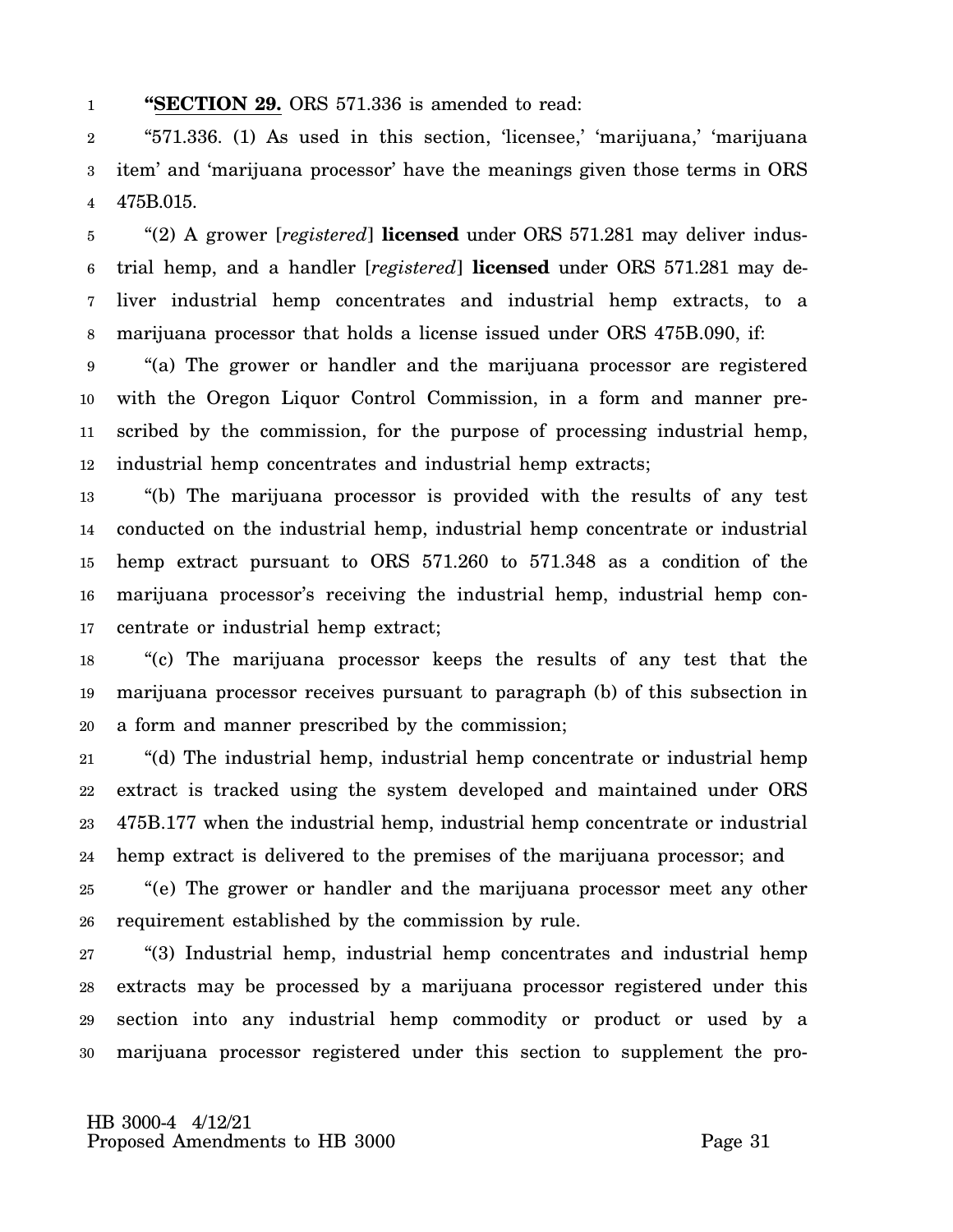1 cessing of any marijuana item.

2 3 4 5 6 7 8 9 10 "(4) An industrial hemp concentrate, industrial hemp extract, industrial hemp commodity or product or marijuana item processed pursuant to this section may be delivered by a marijuana processor registered under this section to a licensee as described in ORS 475B.206, provided that the industrial hemp concentrate, industrial hemp extract, industrial hemp commodity or product or marijuana item meets any applicable requirement for marijuana items set forth in ORS 475B.010 to 475B.545, 475B.550 to 475B.590 and 475B.600 to 475B.655 and rules adopted under ORS 475B.010 to 475B.545, 475B.550 to 475B.590 and 475B.600 to 475B.655.

11 12 13 14 15 16 17 18 "(5) The commission may impose an annual fee reasonably calculated to not exceed the cost of administering this section on growers registered under this section, handlers registered under this section and marijuana processors registered under this section. Fees collected under this section shall be deposited in the Marijuana Control and Regulation Fund established under ORS 475B.296. Moneys deposited in the fund pursuant to this subsection are continuously appropriated to the commission for the purpose of administering this section.

#### 19 **"SECTION 30.** ORS 571.337 is amended to read:

20 "571.337. (1) As used in this section:

21 "[*(a) 'Consumption' has the meaning given that term in ORS 571.330.*]

22 "[*(b)*] **(a)** 'Processor' means a person licensed under ORS 475B.090.

23 "[*(c)*] **(b)** 'Retailer' means a person licensed under ORS 475B.105.

24 "[*(d)*] **(c)** 'Wholesaler' means a person licensed under ORS 475B.100.

25 26 27 28 "(2) Except as provided in ORS 571.341, a processor, retailer or wholesaler may purchase, receive, transfer, sell or transport industrial hemp, or an industrial hemp commodity or product that contains cannabinoids and is intended for human consumption, only if:

29 30 "(a) The processor, retailer or wholesaler received the hemp, commodity or product from a grower or handler [*registered*] **licensed** under ORS 571.281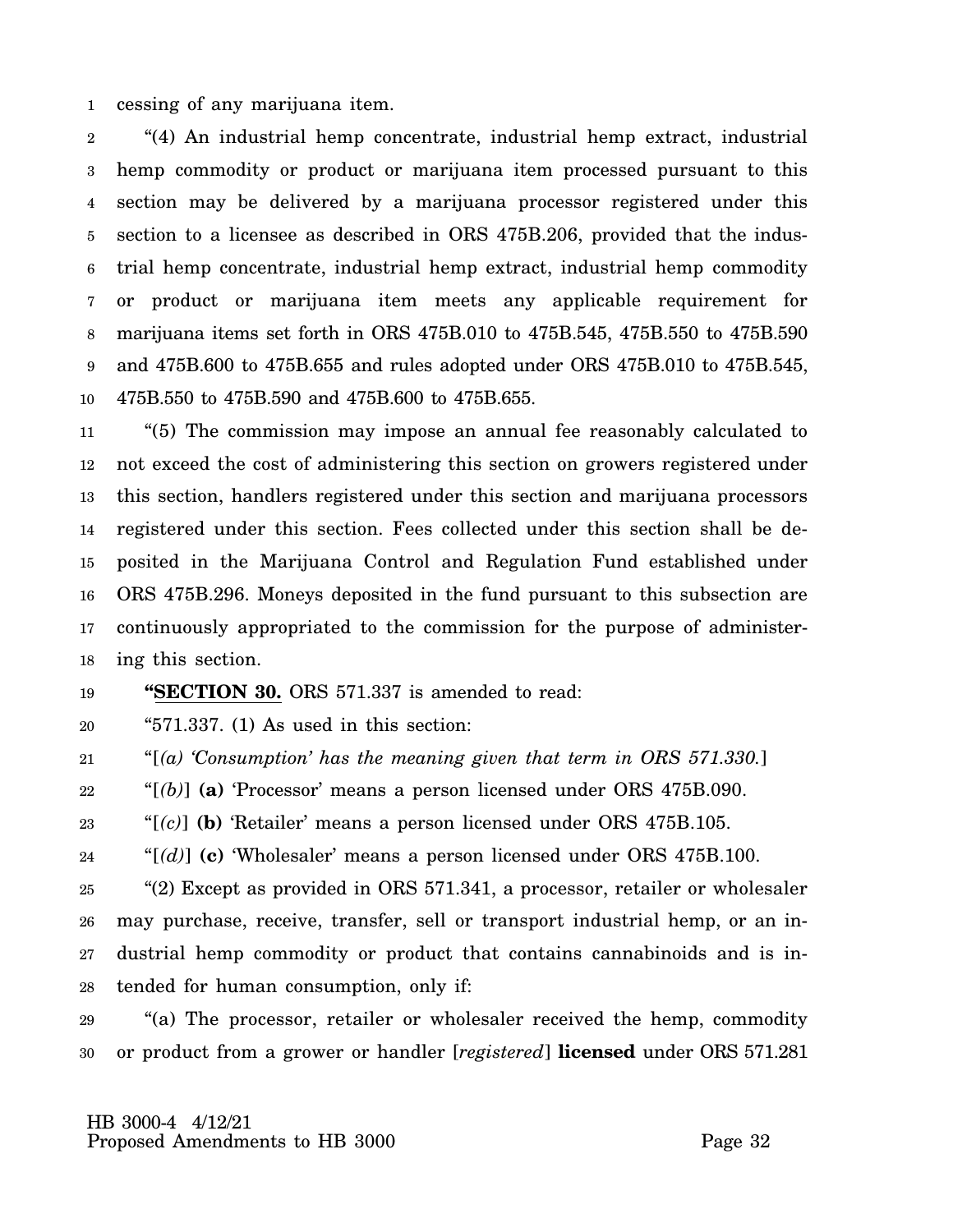1 or a processor;

2 3 4 "(b) The grower, handler or processor under paragraph (a) of this subsection is registered [*by*] **with** the Oregon Liquor Control Commission as provided under ORS 571.336; and

5 6 7 "(c) The hemp, commodity or product meets the requirements for marijuana items under ORS 475B.010 to 475B.545, 475B.550 to 475B.590 and 475B.600 to 475B.655 and rules adopted by the commission.

8 9 10 11 12 13 14 15 16 17 18 19 "(3) A grower, handler or processor registered as described under ORS 571.336 (2)(a) shall enter hemp, commodity or product that contains cannabinoids, is intended for human consumption and is intended for transfer, sale or transport to a processor, retailer or wholesaler licensed under ORS 475B.010 to 475B.545 into the tracking system described in ORS 475B.177 before the hemp, commodity or product is transferred to a laboratory described in ORS 571.330 [*(2)*] **(1)** for testing of a type described under ORS 475B.555. The commission shall continue to track the hemp, commodity or product entered into the system under this subsection when the hemp, commodity or product is transferred, sold or transported to a premises licensed under ORS 475B.010 to 475B.545, or to other areas under the control of the premises licensee.

20 21 22 "**(4) A processor may transfer, sell or transport an industrial hemp commodity or product to a person that is not a processor, retailer or wholesaler if the industrial hemp commodity or product:**

23 24 25 26 **"(a) Is tested as described in ORS 475B.555 and otherwise meets the requirements for marijuana items under ORS 475B.010 to 475B.545, 475B.550 to 475B.590 and 475B.600 to 475B.655 and rules adopted by the commission;**

27 28 29 30 **"(b) Is entered into the tracking system described in ORS 475B.177; "(c) Prior to the transfer, sale or transport, is held by the processor for the duration and in the manner required by the commission by rule; and**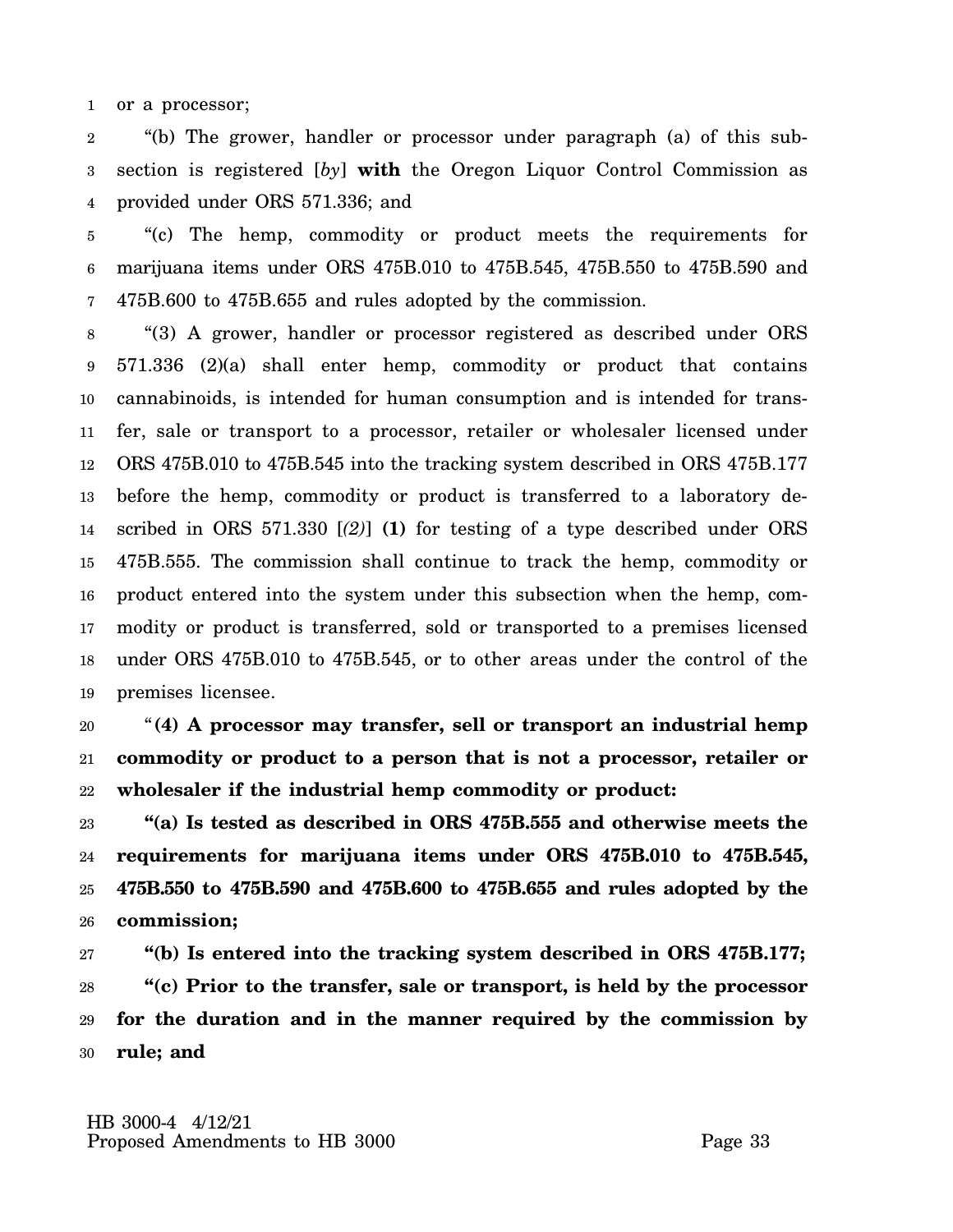### 1 2 **"(d) Meets any other requirements established by the commission by rule.**

3 4 "[*(4)*] **(5)** The State Department of Agriculture shall adopt rules regarding the activities of growers and handlers under this section.

5 6 "[*(5)*] **(6)** The commission shall adopt rules regarding the activities of processors, retailers, wholesalers and laboratories under this section.

7 **"SECTION 31.** ORS 571.339 is amended to read:

8 9 10 11 12 13 "571.339. [*A person may not make a retail sale of industrial hemp commodities or products in this state unless the industrial hemp commodities or products and the industrial hemp used to process the industrial hemp commodities or products meet the requirements for processing industrial hemp commodities or products or growing industrial hemp set forth in ORS 571.260 to 571.348 and rules adopted under ORS 571.260 to 571.348.*]

14 15 16 "**(1) For purposes of this section, 'consumer' means a person that purchases, acquires, owns, holds or uses an industrial hemp commodity or product other than for the purpose of resale.**

17 18 19 **"(2) A person may not sell or deliver to a consumer an industrial hemp commodity or product that contains cannabinoids and is intended for human consumption unless:**

20 21 22 **"(a) The industrial hemp commodity or product has been tested in accordance with ORS 571.330 and any rules adopted pursuant to ORS 571.330;**

23 24 **"(b) The person obtains and maintains documentation of the results of the testing;**

25 26 **"(c) The results of the testing required under this subsection demonstrate the concentration of Delta-8 tetrahydrocannabinol if:**

27 28 **"(A) The industrial hemp commodity or product is sold to a person under 21 years of age; or**

29 30 **"(B) Any representations are made to the consumer about the concentration of Delta-8 tetrahydrocannabinol;**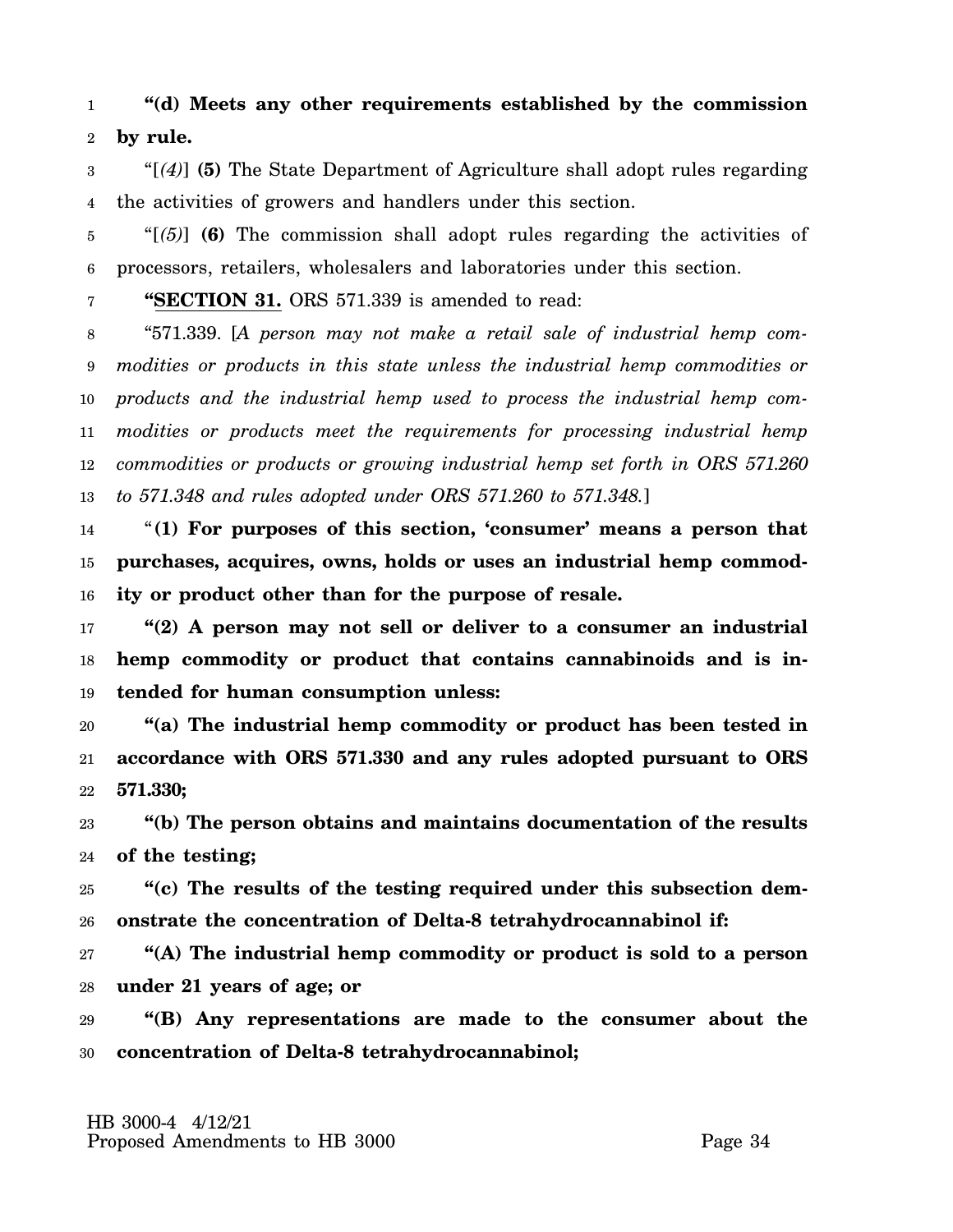1 2 3 4 **"(d) The industrial hemp commodity or product does not contain more than 0.3 percent tetrahydrocannabinol or the concentration of tetrahydrocannabinol allowed under federal law, whichever is greater; and**

5 6 7 8 **"(e) The industrial hemp commodity or product does not exceed the concentration of tetrahydrocannabinol established by the Oregon Liquor Control Commission, in conjunction with the Oregon Health Authority, by rule.**

9 10 **"(3) The testing required under subsection (2) of this section may be conducted only by:**

11 12 **"(a) A laboratory licensed by the commission under ORS 475B.560 and accredited by the authority under ORS 475B.565; or**

13 14 15 16 **"(b) If the industrial hemp commodity or product was processed outside of this state, a laboratory accredited to the same or more stringent standards as a laboratory described in paragraph (a) of this subsection.**

17 18 **"(4) A person may not sell or deliver an adult use cannabis item to a person under 21 years of age.**

19 20 21 **"(5)** This section does not apply to the retail sale of industrial hemp commodities or products by a marijuana retailer, as defined in ORS 475B.015, that holds a license issued under ORS 475B.105.

22 **"SECTION 32.** ORS 571.341 is amended to read:

23 "571.341. (1) As used in this section[*:*]

24 "[*(a) 'Consumer' has the meaning given that term in ORS 475B.015.*]

25 "[*(b)*]**,** 'retailer' means a person licensed under ORS 475B.105.

26 27 28 29 30 "(2) [*Industrial hemp products that contain more than 0.3 percent tetrahydrocannabinol may not be sold to a consumer by a person other than a retailer.*] **An industrial hemp product may not be sold to a consumer by a person other than a retailer if the industrial hemp product contains more than:**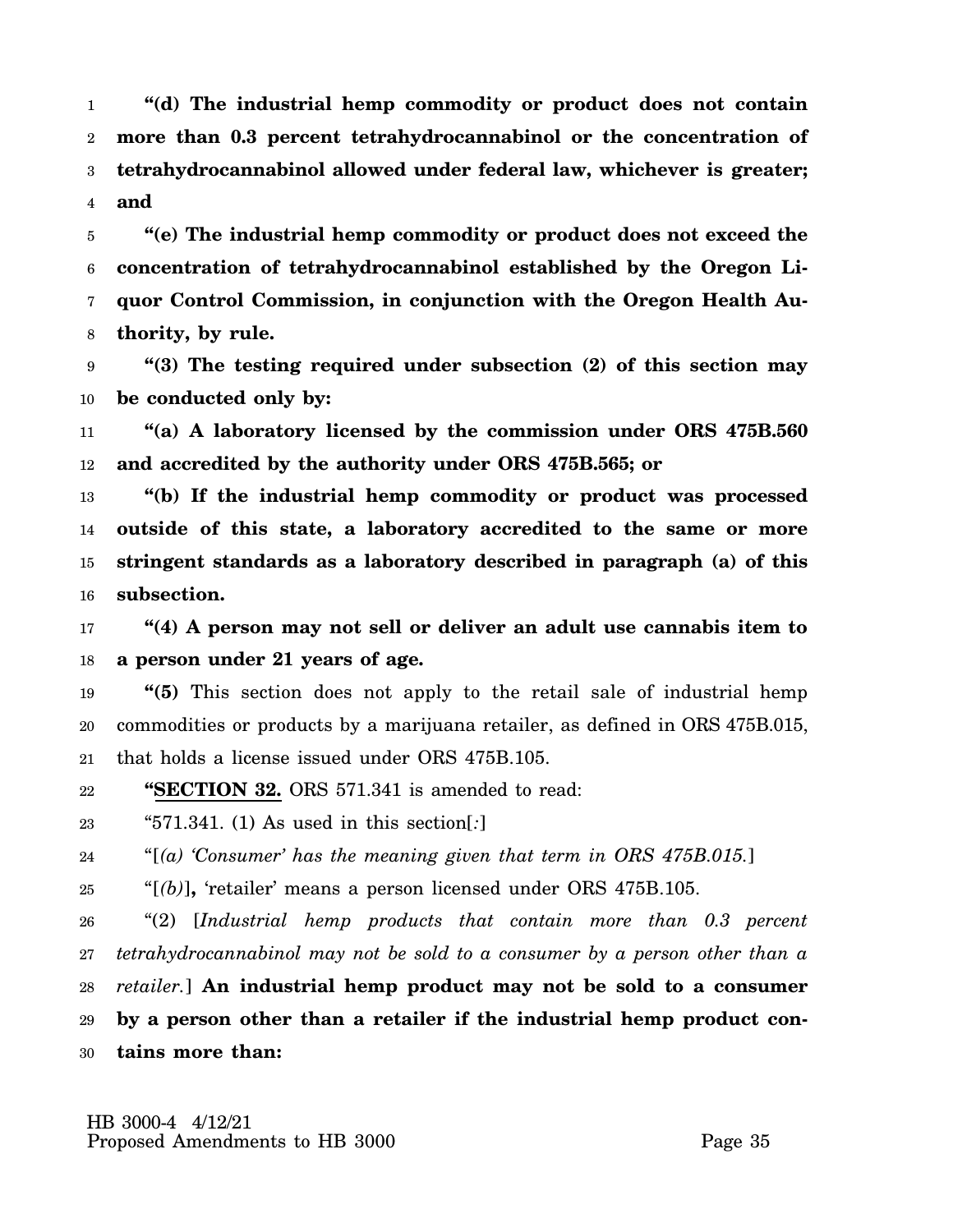1 2 3 **"(A) The concentration of tetrahydrocannabinol established by the Oregon Liquor Control Commission, in consultation with the State Department of Agriculture, by rule; or**

4 **"(B) The greater of:**

5 **"(i) A concentration of 0.3 percent tetrahydrocannabinol; or**

6 7 **"(ii) The concentration of tetrahydrocannabinol allowed under federal law.**

8 9 10 "(3) The [*Oregon Liquor Control*] commission shall adopt rules establishing measures the commission deems necessary for ensuring compliance with this section.

11 **"SECTION 33.** ORS 571.345 is amended to read:

12 13 14 15 "571.345. The State Department of Agriculture may by rule or order establish a process providing for the remediation of a violation of ORS 571.330 or 571.333 that is committed by a grower or handler [*registered*] **licensed** under ORS 571.281 and is not committed intentionally.

16 17 18 **"SECTION 34. The State Department of Agriculture shall issue a license to grow or handle hemp under ORS 571.281 on the date the previous registration is due for renewal to a grower or handler who:**

19 20 **"(1) Registered under ORS 571.281 on or before the operative date specified in section 35 of this 2021 Act; and**

21 **"(2) Meets the requirements for registration renewal.**

22 23 24 25 26 **"SECTION 35. (1) Sections 13 to 15 and 17 of this 2021 Act and the of amendments to ORS 571.260, 571.263, 571.269, 571.272, 571.281, 571.285, 571.288, 571.294, 571.302, 571.327, 571.330, 571.336, 571.337, 571.339, 571.341 and 571.345 by sections 18 to 33 of this 2021 Act become operative on January 1, 2022.**

27 **"(2) Section 16 of this 2021 Act becomes operative on July 1, 2023.**

28 29 30 **"(3) The Oregon Health Authority, the Oregon Liquor Control Commission and the State Department of Agriculture may take any action before the operative date specified in subsections (1) and (2) of**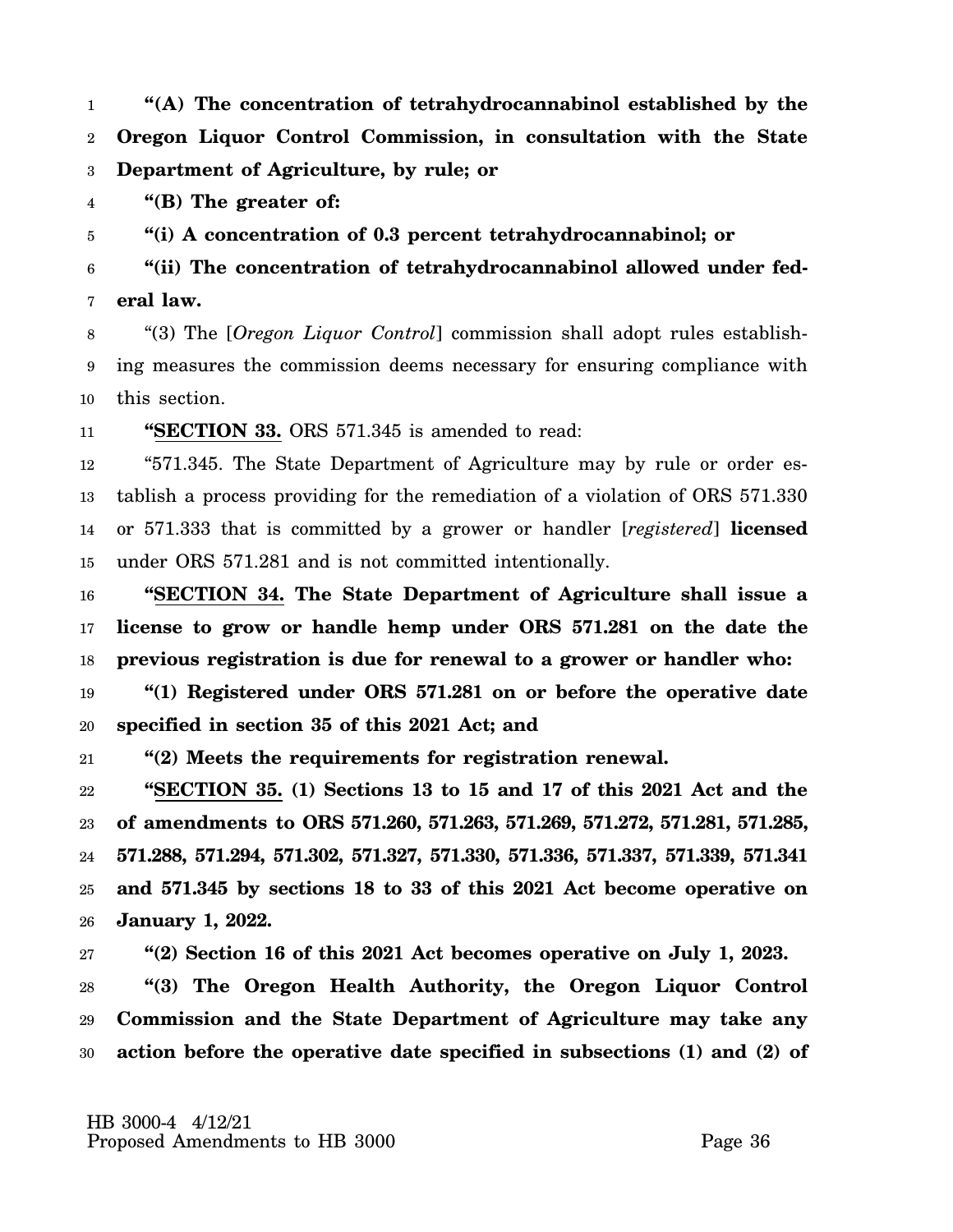1 2 3 4 5 6 7 8 **this section that is necessary to enable the authority, the commission and the department to exercise, on and after the operative date specified in subsection (1) of this section, all of the duties, functions and powers conferred on the authority, the commission and the department by sections 13 to 15 and 17 of this 2021 Act and the amendments to ORS 571.260, 571.263, 571.269, 571.272, 571.281, 571.285, 571.288, 571.294, 571.302, 571.327, 571.330, 571.336, 571.337, 571.339, 571.341 and 571.345 by sections 18 to 33 of this 2021 Act.**

- 9
- 10

## "**TASK FORCE ON CANNABIS-DERIVED INTOXICANTS**

11

12 13 **"SECTION 36. (1) The Task Force on Cannabis-Derived Intoxicants is established.**

14 **"(2) The task force consists of nine members appointed as follows:**

15 16 **"(a) The President of the Senate shall appoint one member from among the members of the Senate;**

17 18 **"(b) The Senate Minority Leader shall appoint one member from among the members of the Senate;**

19 20 **"(c) The Speaker of the House of Representatives shall appoint one member from among the members of the House of Representatives;**

21 22 **"(d) The House Minority Leader shall appoint one member from among the members of the House of Representatives; and**

23 **"(e) The Governor shall appoint five members as follows:**

24 **"(A) One member who represents counties in this state;**

25 **"(B) One member who represents cities in this state;**

26 **"(C) One member who represents law enforcement agencies;**

27 **"(D) The Director of Agriculture, or a designee of the director; and**

28 29 **"(E) The administrator of the Oregon Liquor Control Commission, or a designee of the administrator.**

30 **"(3) The task force shall consider:**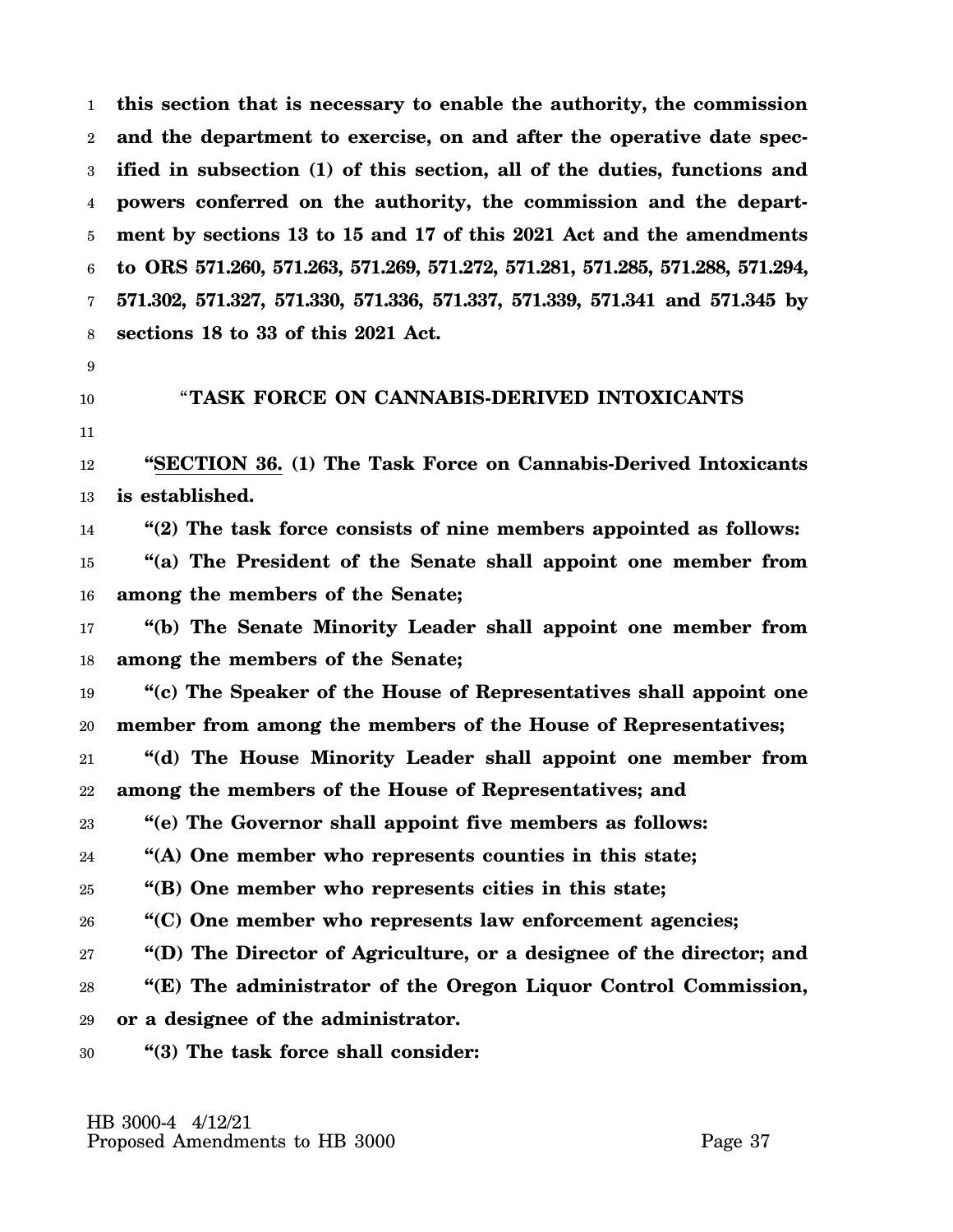1 2 **"(a) Changes to state law to support the regulation of intoxicating cannabis-derived products and artificially derived cannabinoids;**

3 4 **"(b) The consolidation of administrative functions related to the regulation of cannabis;**

5 6 **"(c) Methods to prevent sales to minors of industrial hemp commodities or products that contain intoxicating cannabinoids;**

7 **"(d) Regulation to address genetic engineering of cannabis;**

8 9 10 **"(e) Testing requirements and methods of enforcement of testing requirements for cannabinoids, including artificially derived cannabinoids, to protect the public health and safety;**

11 12 **"(f) Policy changes related to interstate commerce and transportation of cannabis;**

13 14 **"(g) Changes to state regulation of cannabis as a result of federal laws; and**

15 **"(h) Input from marijuana and industrial hemp industry members.**

16 17 **"(4) A majority of the voting members of the task force constitutes a quorum for the transaction of business.**

18 19 **"(5) Official action by the task force requires the approval of a majority of the voting members of the task force.**

20 21 **"(6) The task force shall elect one of its members to serve as chairperson.**

22 23 **"(7) If there is a vacancy for any cause, the appointing authority shall make an appointment to become immediately effective.**

24 25 26 **"(8) The task force shall meet at times and places specified by the call of the chairperson or of a majority of the voting members of the task force.**

27 28 **"(9) The task force may adopt rules necessary for the operation of the task force.**

29 30 **"(10)(a) The task force shall submit a report in the manner provided by ORS 192.245, and shall include initial findings and recommendations**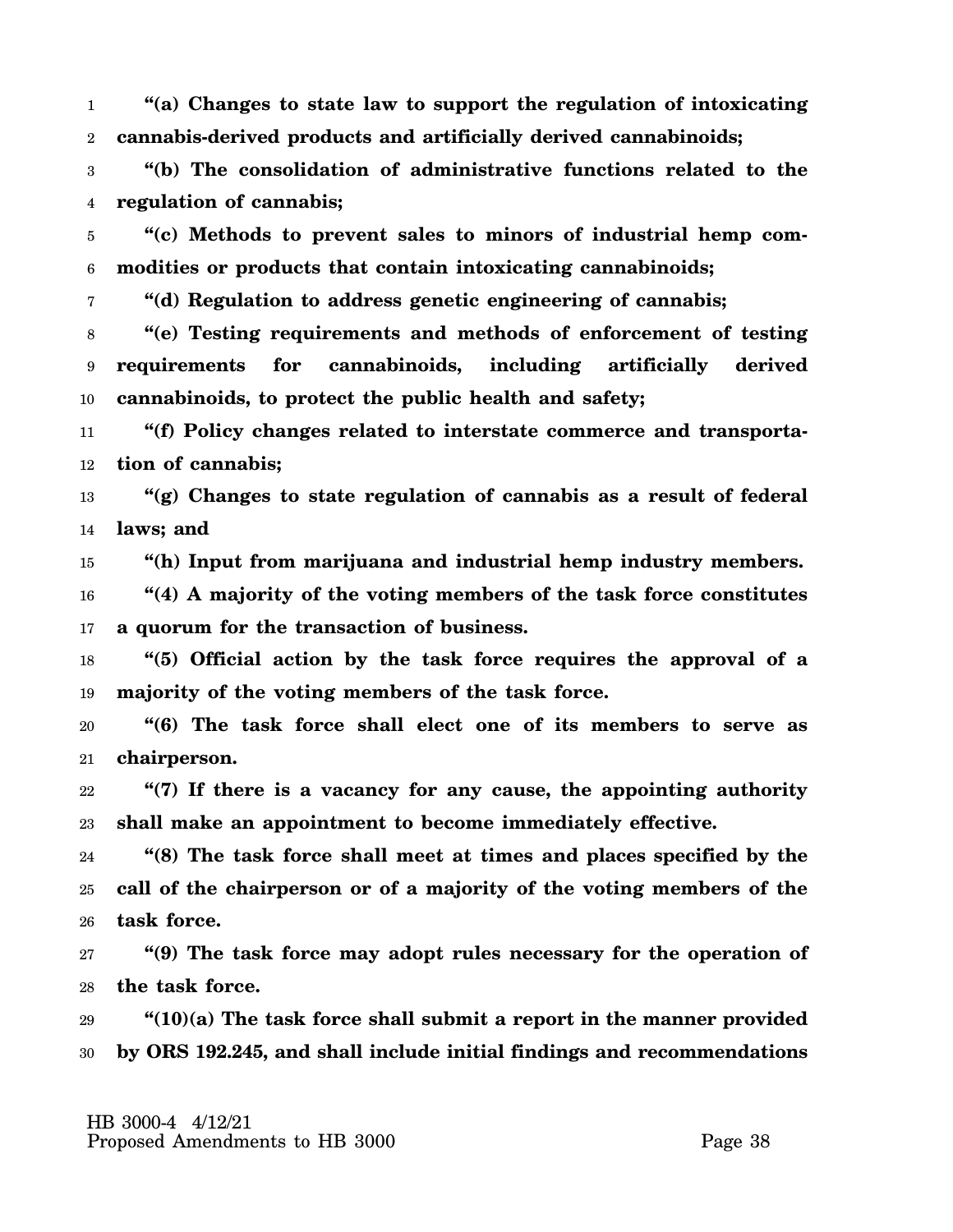1 2 **for legislation, to the interim committee of the Legislative Assembly related to economic development no later than December 31, 2021.**

3 4 5 6 **"(b) The task force shall submit a report in the manner provided by ORS 192.245, and shall include final findings and recommendations for legislation, to the interim committee of the Legislative Assembly related to economic development no later than December 31, 2022.**

7 8 9 10 **"(11) The Oregon Liquor Control Commission and the State Department of Agriculture, in consultation with the Oregon Health Authority and the Department of Revenue, shall provide staff support to the task force.**

11 12 13 **"(12) Members of the Legislative Assembly appointed to the task force are nonvoting members of the task force and may act in an advisory capacity only.**

14 15 16 **"(13) Members of the task force who are not members of the Legislative Assembly are not entitled to compensation or reimbursement for expenses and serve as volunteers on the task force.**

17 18 19 20 21 **"(14) All agencies of state government, as defined in ORS 174.111, are directed to assist the task force in the performance of the duties of the task force and, to the extent permitted by laws relating to confidentiality, to furnish information and advice the members of the task force consider necessary to perform their duties.**

22 23 **"SECTION 37. Section 36 of this 2021 Act is repealed on January 2, 2023.**

- 24
- 25

## "**CAPTIONS**

26

27 28 29 30 **"SECTION 38. The unit captions used in this 2021 Act are provided only for the convenience of the reader and do not become part of the statutory law of this state or express any legislative intent in the enactment of this 2021 Act.**